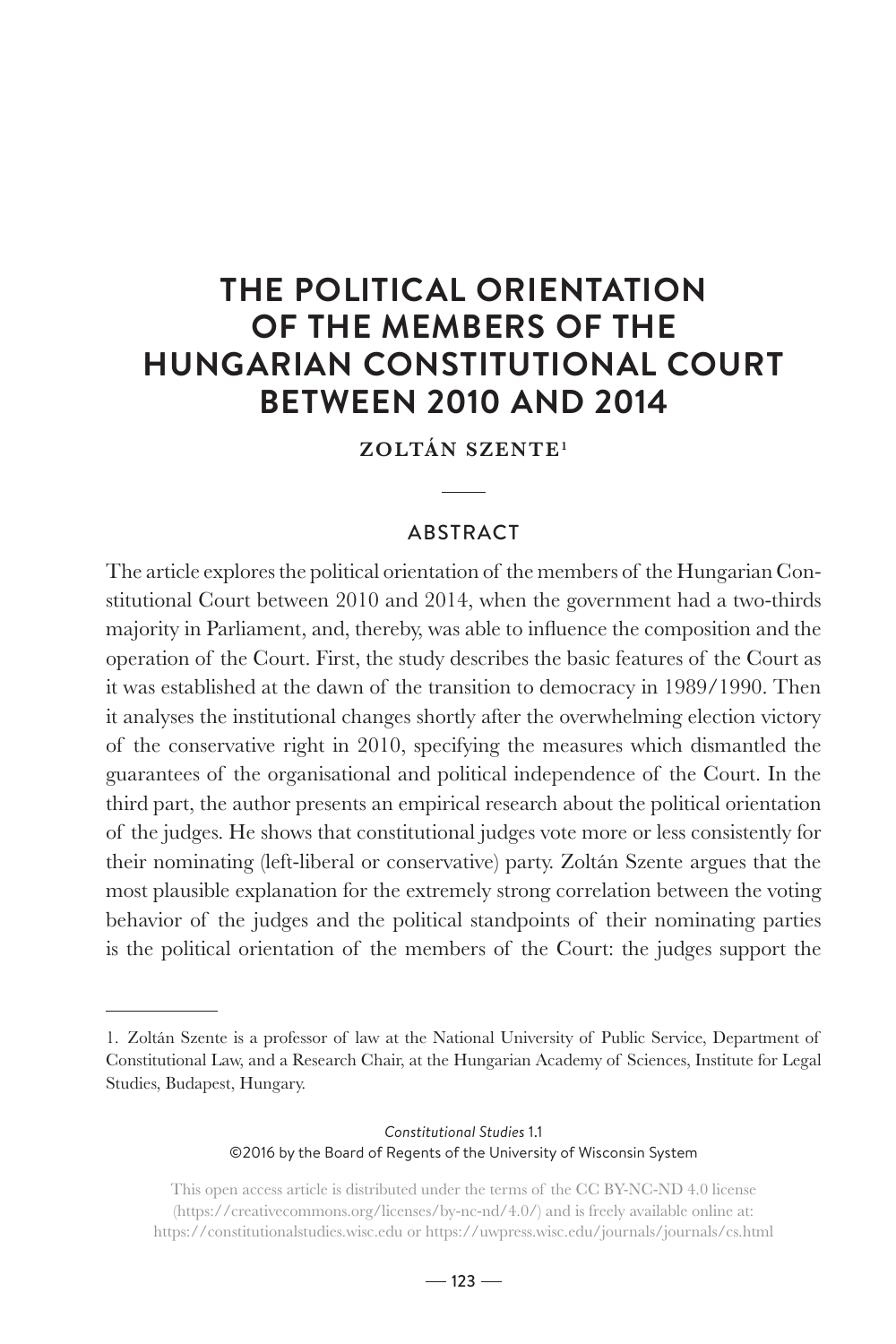political parties that nominated them, because they agree with policy or ideology of these parties.

KEY WORDS: *Hungarian Constitutional Court, Political Orientation of Judges, Constitutional Jurisprudence, Empirical Research on Judicial Behavior, Political Bias*

# INTRODUCTION

According to the traditional view, judges make their decisions only on the basis of what the law says. As Montesquieu famously said, the judges are "only the mouth that pronounces the words of the law" (Montesquieu 1980, 487). It is quite usual to take "judicial argument seriously as one of the major, if not the sole determinant of the decisions courts make" (Robertson 2010, 21). We can easily believe that this assertion was founded by judges, who did not want to seem to be politicians. However, the classical approach that only legal arguments are used in judicial decisions is no longer a universally accepted conception. Today, "there are probably no political scientists who would seriously suggest that judgments of constitutional courts can be unambiguously explained by the law" (Annus 2007, 24). The presumption of the politically neutral and impartial decision-making process, in which the moral value judgments of the judges do not have any role, is strongly needed for accepting the vast and legally uncontrolled power wielded by the constitutional courts. If we do not share this belief, it is hard to approve that an aristocratic and politically nonresponsible body may repeal the policy decisions of the democratically elected representatives of the people on the basis of general and frequently elusive phrases of the constitution. The vision of the wise and unselfish judges who, taking apart their personal attitudes and feelings, always decide solely in behalf of the community, is a nice idea, as far as it seems to be from reality, at least in contemporary Hungary.

In general, constitutional law applies formal rules to legal institutions for many reasons. In the case of constitutional courts, for example, procedural guarantees, incompatibility rules, and other prescriptions are adopted for safeguarding the independence, impartiality, and legitimacy of these bodies, protecting them from external and unauthorized interventions of, among other things, politics. This formalism is often criticized by many as inadequate in a number of cases, and imperfect for attaining the goals for which it was adopted. These criticisms might sometimes be true, but the recent history of the Hungarian Constitutional Court provides an excellent example of how the destruction of these formal rules and institutional guarantees leads to the decline of the importance of a constitutional body, and, by this way, how the level of legal protection of rights and freedoms erodes. In addition, this special case exemplifies the way a strong, effective, and independent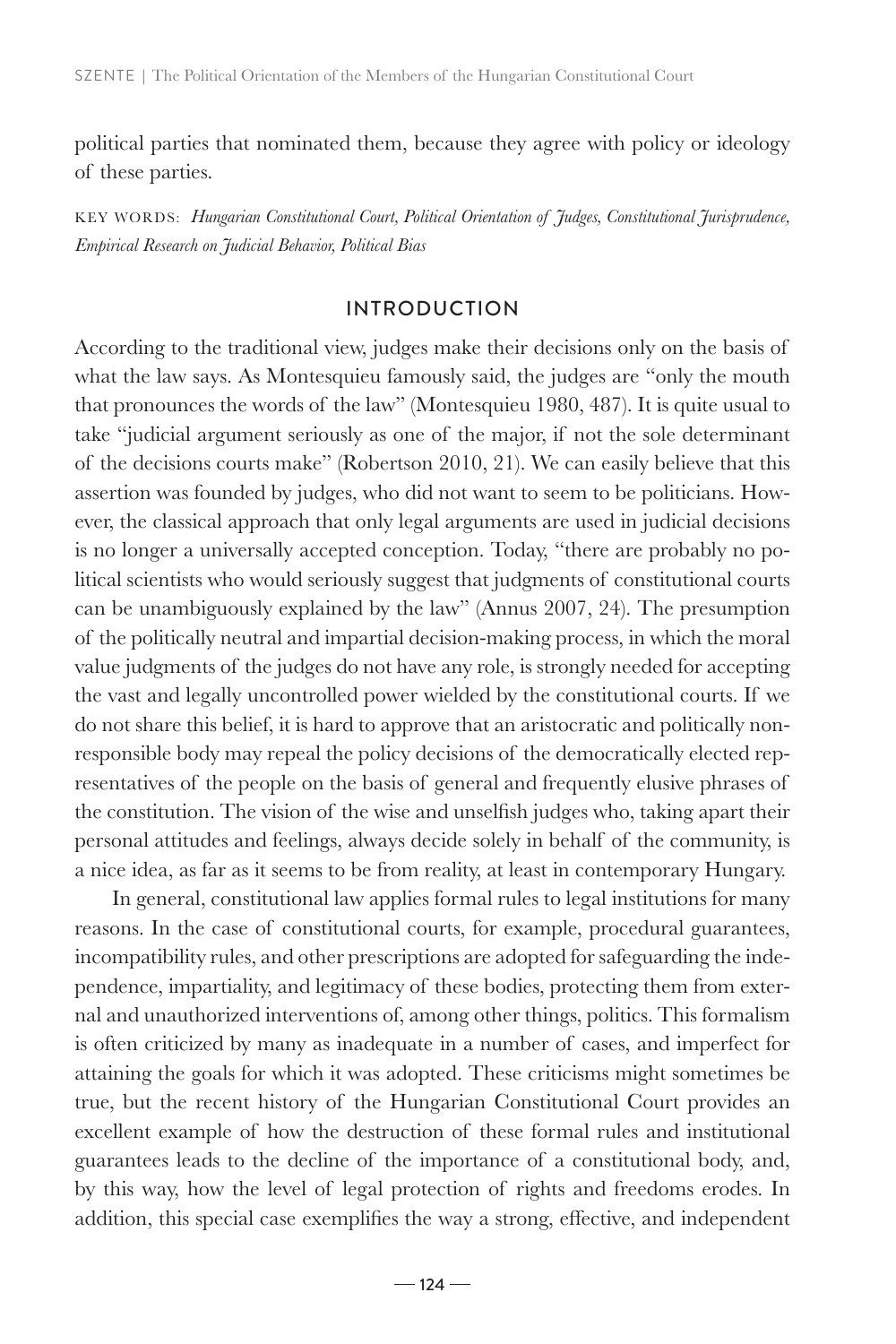counterbalance of the political power has been successfully neutralized or even occupied by a political supermajority in a consolidated democracy.

In any case, the question of whether the constitutional courts are political or strictly legal institutions (i.e., whether they may or may not legitimately use extralegal—moral or political—arguments in their decision-making process) cannot be decided on a very formal basis, considering only their legal status or regulation, which highlights everywhere the independence, political neutrality, and impartiality of these bodies. Despite the clear legal status of the constitutional courts, there may still be some reasonable doubts as to whether a body can really make its decisions solely on legal/constitutional grounds, when its members are elected or appointed by politicians among their allies in order to decide the most important political controversies without any democratic accountability.

In the literature, there are three major theories of the decision-making of constitutional courts, which explain judicial behavior in different ways. Nevertheless, very recently, a new approach has emerged, as some scholars try to integrate the well-established theories.

The most traditional approach is the legal model, which was dominant for a long time. It postulates that judicial decision-making is based on legal reasons and considerations. When the court makes a decision, it takes only the facts of the case and the relevant law into account (Pacelle, Curry, and Marshall 2011, 32). The constitutional judges' activities differ from that of the elected officials' who bear political responsibility and make public policy. Even if we place the judiciary in political context, the judge still remains different from the legislator or other policy-maker, because the judge cannot choose so freely from the alternatives as the politician does. Thus, although constitutional interpretation usually provides some room for discretion, it is still judicial discretion, not policy-making (Pritchett 1969, 49).

The conventional approach has been sharply questioned by the so-called attitudinal model which openly criticized the "myth" of objective and impartial judging. While the well-known legal theories most often discuss normative requirements and rules, the ambition of the attitudinal doctrine is to explain the motifs and background of judicial behavior (Friedman 2005, 258–259). The attitudinal theory claims that judicial decisions are determined mostly (or exclusively) by the personal attitudes and preferences of the judges. In fact, judges follow their own policy goals (Segal and Spaeth 1993, 69; 2002, 86; Spaeth 2008, 760). The attitudinal model strongly relies on empirical surveys, seeking independent variables of the decisions of the individual judges.

Nevertheless, the convincing empirical evidence of the effects of personal preferences, attitudes, and ideological inclinations of judges has not persuaded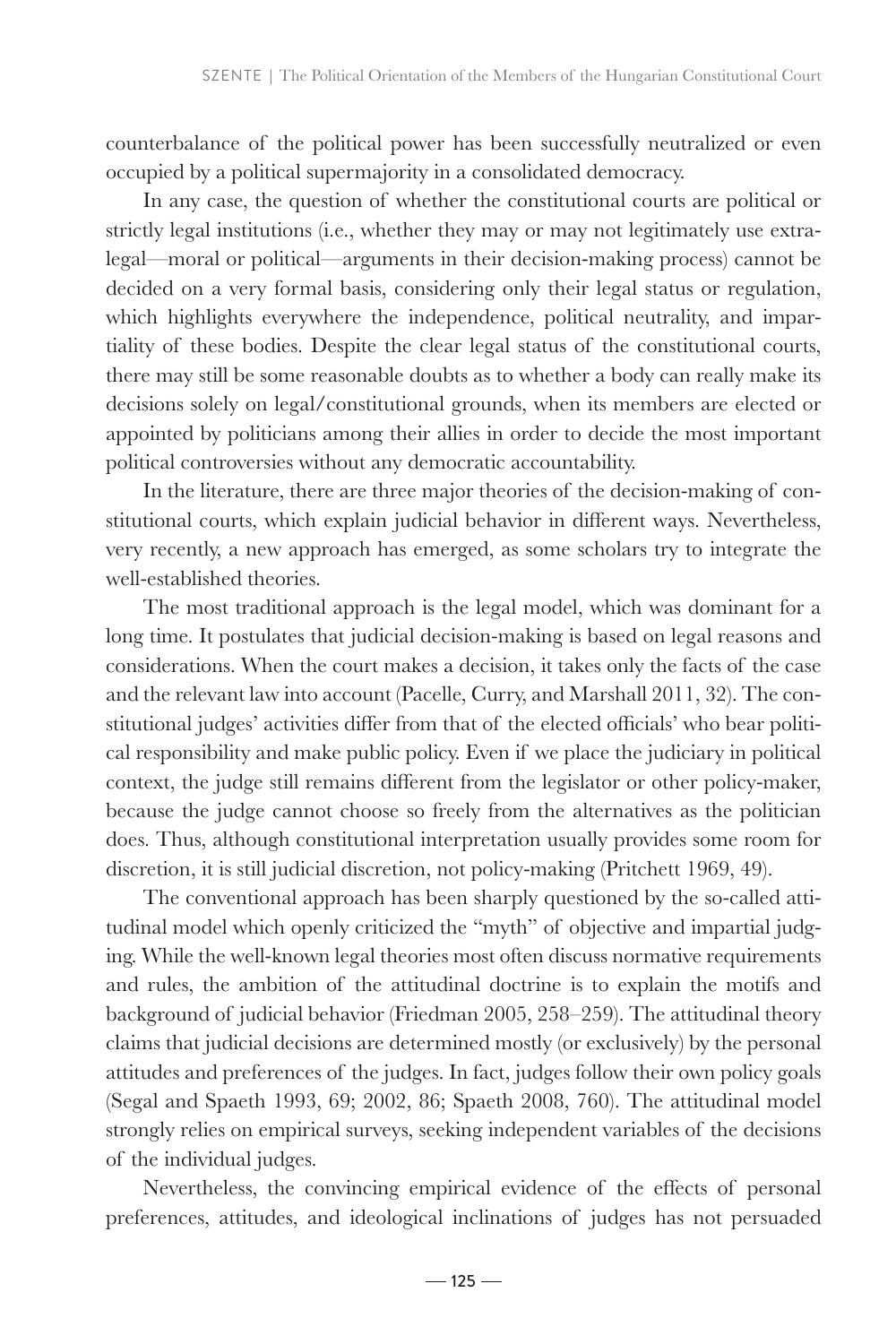everybody. The advocates of the so-called strategic model of judicial decisionmaking emphasize the importance of other circumstances which can influence how judges decide (Spiller and Gely 2008, 41). Usually, the core thesis is that judges are motivated not only by their attitudes but by the fact that they think in a strategic way. As they are rational actors, they consider the reactions of other stakeholders to the court's decisions, and they take into consideration the institutional context of the particular cases. This theory often distinguishes internal factors (e.g., interpersonal relationships within the bench) and external impacts (e.g., the willingness of other power branches to execute the Court's rulings) (De Visser 2014, 334–337; Vanberg 2005, 14, 175).

Finally, it is worth referring to some new attempts to integrate the traditional approaches. The common starting point of the former ones is that although all conventional theories have some explanatory power, none are able to provide a comprehensive explanation for the decision-making process of constitutional tribunals. The typical method of the integrative theories is that the influencing variables are defined at various (micro, meso, and macro) levels,<sup>2</sup> and these theories always derive the factors affecting the final decision from the concrete institutional, legal, and other contexts. In this way, it is the common feature of these approaches that they do not exclude the possibility of the recognition of any potential impacts.

In this study, I examine whether political influences can be identified in the jurisprudence of the Hungarian Constitutional Court between 2010 and 2014, when the government coalition had a two-thirds majority in Parliament. For this purpose, I will analyse systematically the "voting behavior" of the constitutional judges. In particular, I am primarily interested in the significance of their political orientations, as we can draw some conclusions about the political preferences, attitudes, and ideologies of the individual judges if we compare their views represented in the Court with the positions of the political camp which had nominated them. In the context of judicial behavior, the "political orientation" of the judges means their support for particular political ideologies, values and attitudes, and/or political organisations. Political orientation is an explanatory variable of the "politically biased" judicial decisions or standpoints which embrace all judicial opinions or votes that cannot be justified purely by legal arguments, but they reflect—partly at least—the personal political preferences or value judgments of the judges.

First, I describe the basic features of the Hungarian Constitutional Court as it was established at the dawn of the transition to democracy in the 1980s and

<sup>2.</sup> The various authors define these factors in different ways. See for example Dyevre 2010, 317–318; Pacelle, Curry, and Marshall 2011, 49–50.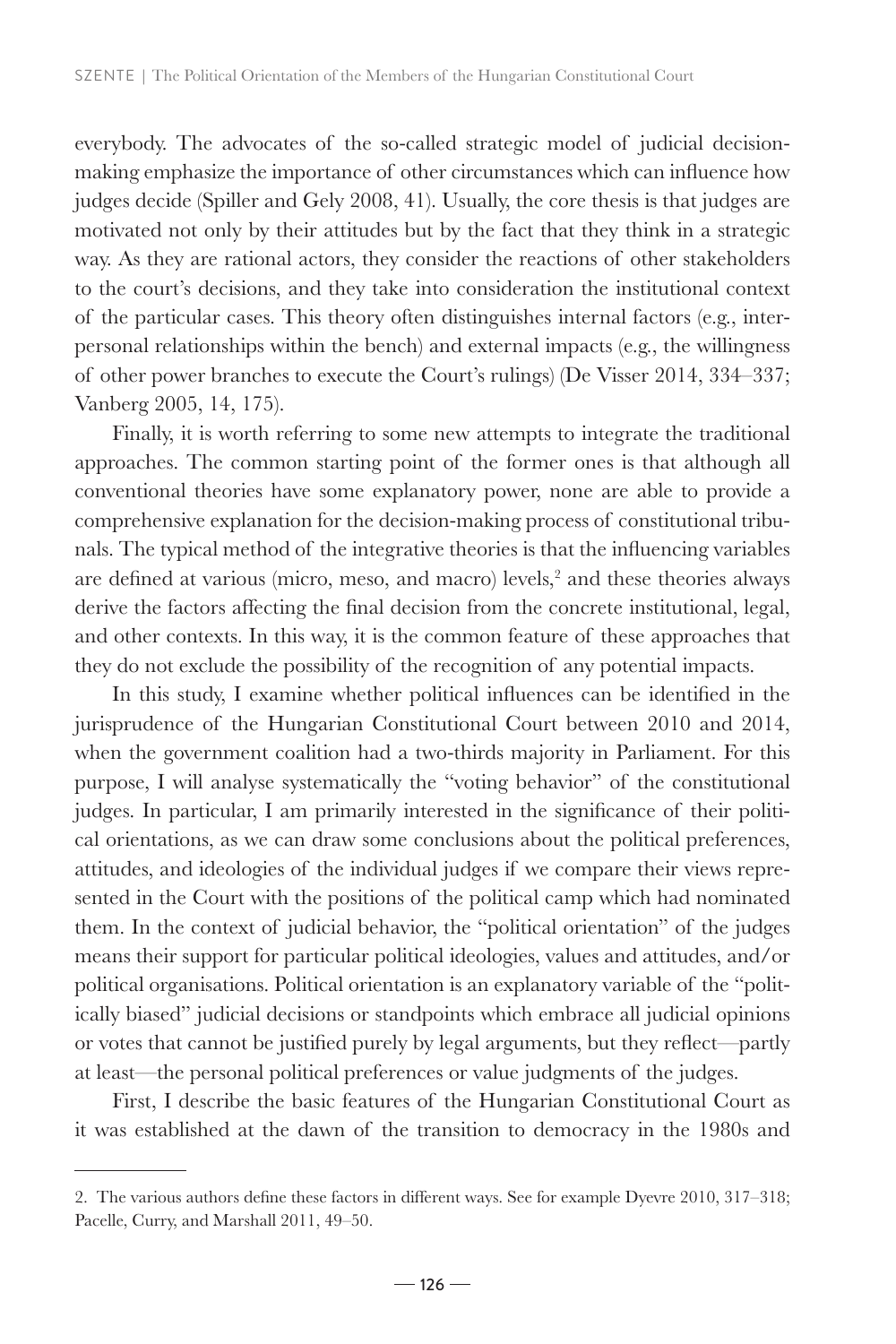1990s. Then I will analyse the institutional changes shortly after the overwhelming election victory of the conservative right in 2010, specifying the measures which dismantled the guarantees of the organisational and political independence of the Court. Finally, I will examine the practical effects of these actions have had so far on the behavior of the judges of this Court.

# I. THE GENESIS AND THE FIRST TWO DECADES OF THE HUNGARIAN CONSTITUTIONAL COURT

Before 1990, constitutional review had no traditions in Hungary. Although a socalled Council of Constitutional Law was set up in 1983, it had no power to annul unconstitutional statutes. The Constitutional Court was one of the new institutions established by the constitutional amendment of 1989. During the roundtable negotiations, both sides saw it as a guarantee for democracy, and, since then, the nomination has always been a complicated political bargaining process.

The distrust of judges by the communist party-state and the political mistrust between the negotiating parties during the transition period led to establishing an independent constitutional court with wide-ranging responsibilities. Basically, the Court was established on the pattern of the German *Bundesverfassungsgericht* (Halmai 2007, 693), establishing a "European" or "Kelsenian" model, that is a centralised system of constitutional review<sup>3</sup>: the Constitutional Court has exclusionary power to examine the constitutionality of legal acts through abstract judicial review.

The main task of the Constitutional Court was the *ex post* judicial review of legal rules. Since anybody could submit any statutory act to the Court for review (*actio popularis*), virtually all important laws landed before the body. In certain areas, *ex ante* examination of the constitutionality of legal acts (e.g., international treaties) fell also within the competence of the Court, which was also empowered to investigate conflicts between international treaties and the national law. The Court decided on individual constitutional complaints too, but in fact, this was an indirect judicial review of the statutes on which the individual judicial decisions were based.

The Court was established as a quasi-judicial organ; though it bore some characteristics of judicial tribunals (like the structural independence or the irremovable status of the judges), other classical judicial principles and guarantees were missing in its procedure (there is no adversarial procedure, for example) (Sólyom 2001, 114–115; Sólyom and Brunner 2000). The body consisted of eleven members, who were elected by a qualified majority of Members of Parliament (MPs).

<sup>3.</sup> On the major characteristic of this model, see Favoreu 1986, 16–31.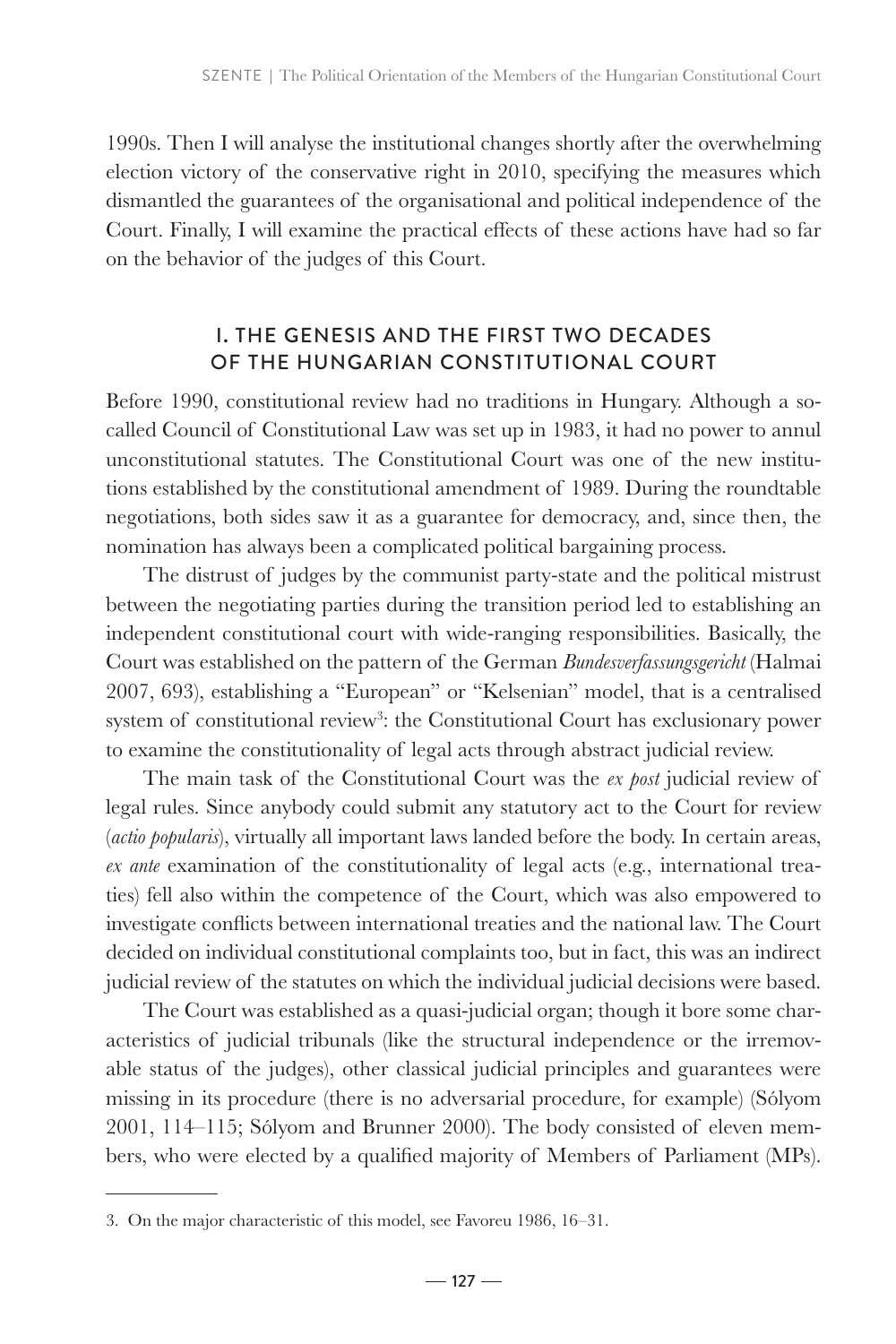Parliament elected members of the Constitutional Court from among learned theoretical jurists (university professors or scholars having a doctorate degree from the Hungarian Academy of Sciences) and lawyers with at least twenty years of professional experience. They were elected for nine years and could be re-elected once. Although there were strict incompatibility rules, the objective of which was to keep party politics separate from the Court, $<sup>4</sup>$  the way of selecting its members (i.e.,</sup> parliamentary nomination and election) brought the body close to party politics; actually, during its existence, only two or three judges were all-party candidates, while most justices were nominated by the government or the opposition parties.

From 1990 on, the Constitutional Court established a rich and extensive jurisprudence; virtually, it had dealt with almost all classical issues as is usual in those western countries which have much longer constitutional traditions. Undoubtedly, the Court reached a pre-eminent position in the Hungarian constitutional system and had a great performance in elaborating and standardizing the living constitutional law. It is a commonly shared view among scholars that the Court, in the first nine years of its operation (which period is generally called Sólyom Court after its first president) followed a strongly "activist" practice,) relating both to its jurisdiction and to interpretive practice (Halmai 2002, 189-211; Schwartz 2000, 87-108).<sup>5</sup> There is good reason to think that this activism was, to a degree, unavoidable; just as every attempt between 1990 and 2011 to make a new constitution proved to be unsuccessful, the legislature was not able to resolve certain constitutional conflicts, and it failed also to correct or modernize those basic institutions the regulation of which demanded a qualified majority in Parliament. Thus, the Court was the only institution to have enough power to solve the great constitutional (and, often, political) conflicts at a time when the institutional setting was paralyzed.<sup>6</sup> The Court did not hesitate to play this role; since, from the very beginning of its existence, the

<sup>4.</sup> E.g., the members of the Constitutional Court may not pursue political activities or make political statements, and only those can be elected who have not filled leading political or governmental positions in the former four years.

<sup>5.</sup> In Hungarian literature, the term "jurisdictional activism" refers to the efforts of the Court to extend its powers, while "interpretive activism" means the practice that relies on extraconstitutional sources in the Court's reasoning.

<sup>6.</sup> It is sure, however, that the Court acted as on a sovereign, quasi-lawmaker power in legal areas where it could also have grounded its reasoning on a well-established and crystallized body of law. The Court's conceptual innovations have extended, for example, to criminal procedure and private law, stressing that constitutional concepts of property or guarantees of criminal law are independent from traditional approaches. See e.g. Balogh 2000, 123.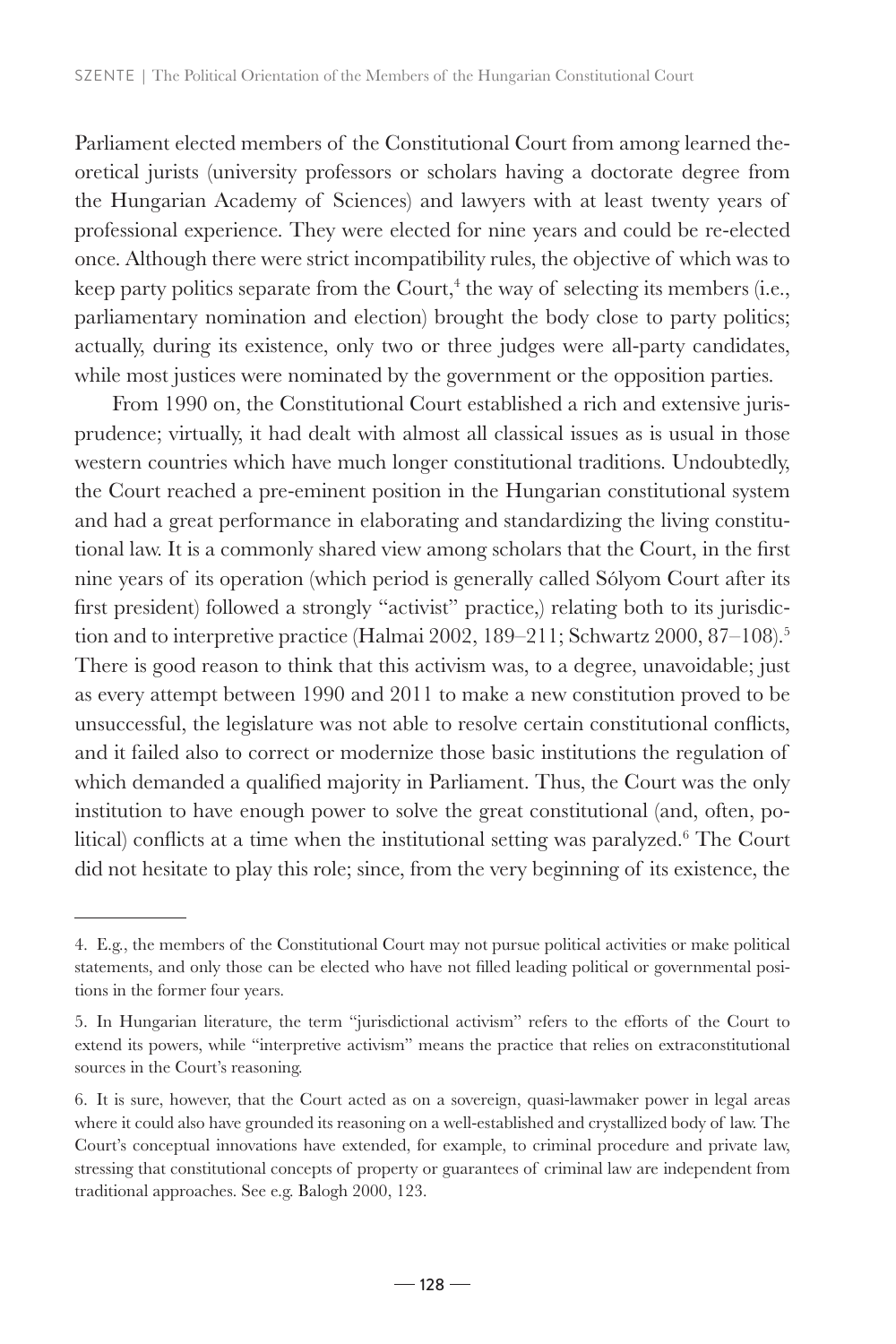Court has made clear that the general and abstract concepts of the Constitution are not dead letters but real and living rules, and it is the primary task of the Court to determine and set out the exact content of these provisions from case to case. Although the Court was frequently criticized for its jurisdictional and interpretive activism, this conceptual approach soon became widely accepted, at least for two reasons. Firstly, all political actors believed that even the considerably revised constitution would only be a transitional one, as its preamble said, "in order to facilitate a peaceful political transition to a constitutional state". The Parliament established the new text of the basic law, "until the country's new constitution is adopted". Secondly, due to the growing hostility between the rightist and leftist parties, there was no real chance for putting the issue of the new constitution on the political agenda, neither was it seen as an exigent political question; the most important modifications (which were necessary for Hungary's accession to the NATO in 1997 or the European Union in 2004) were adopted, and the activist jurisprudence of the Constitutional Court filled the gaps of the old constitution.

Finally, the behavior of the Court was basically influenced by the dispute resolution approach of constitutional review, shared by the majority of the first Court. According to this view, the Court should decide all constitutional controversies which were submitted to it, rather than escape from the responsibility of the ultimate decision. The Court tenaciously persisted in this view throughout its working.

The Hungarian Constitutional Court regarded the Constitution as a holistic unity of principles and rules. This approach paved the way for the concept of the "invisible constitution", even if it emerged firstly in a concurring opinion of the first president of the Court, László Sólyom.<sup>7</sup> According to this theory, the invisible constitution embraces all the background or underlying principles that are necessary to understand the written constitution and makes a coherent body of constitutional law. It is to be noted that in the post-Sólyom era, the Court began to change its earlier activism, moving in a self-restraining direction. This image of moderate judicial behavior was strengthened as landmark decisions have already been taken earlier, and the Court frequently has sought middle-way solutions in the remaining hard cases. But the body, even if in a quiet way, continued its eclectic interpretive practice and largely based its jurisprudence on earlier decisions (Szente 2013).

<sup>7.</sup> Decision No 23/1990. (X. 31.) of the Constitutional Court, and Sajó 1995.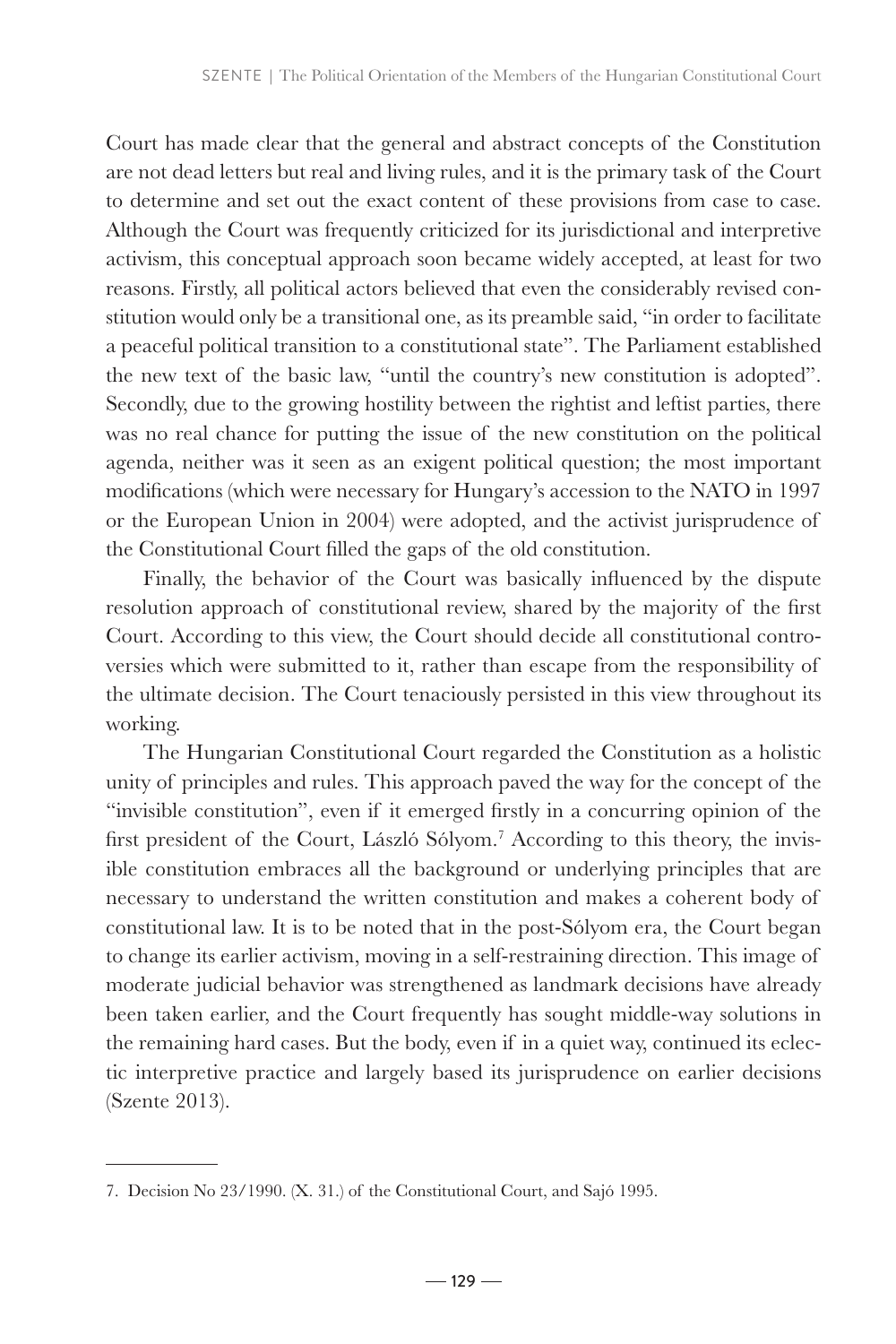# II. INSTITUTIONAL CHANGES SINCE 2010

The general elections of 2010 brought about a landslide victory for the conservative parties that had been in opposition for eight years beforehand. The main government party, the Fidesz and its satellite coalition partner, the Christian Democrats, owing to the disproportionate election system, gained a two-thirds parliamentary majority. Although the question of a new constitution was not a featured issue in the election campaign, the new coalition felt that their election victory provided a proper mandate for them to reorganise the whole state, including accepting a new basic law. The old constitution was replaced by a new one in the spring of 2011. But the new constitution has suffered the great and hardly remediable defect of being a partisan constitution, in a sense that the basic rules of the game were set unilaterally by the government majority. The circumstances of the constitutionmaking process might raise the issue of legitimacy, even if the Fundamental Law was approved by the two-thirds majority of the National Assembly, as required by the old constitution. Nevertheless, the original constitutional function of this majority requirement, namely enforcing a compromise between the government and opposition of the day, could not prevail because the government parties themselves were able to provide the formally necessary majority.<sup>8</sup>

Besides the legitimacy problems, the content of the Fundamental Law also generated huge conflicts in inner politics and heavy criticism in international fora. The curious paradox of the new constitutional regulation on the exercise of public power is that, while the state organisation system has changed only moderately, it has had significant political impacts in practice. In general, it can be said that the institutional balances of executive power have considerably weakened: some of the balances have lost their independence or some of their control powers.

All these defects and problems affected the Constitutional Court, which was for two decades the most effective and strongest counterbalance of the Executive. Just a few months after its formation, the new government, based on its two-thirds parliamentary majority, transformed the way of nominating Constitutional Court judges, practically introducing partisan elections of the members of the Court. Until the new regulation, the parliamentary majority and minority had been forced to compromise on the new members of the Court, as the composition of the parliamentary committee responsible for nominating Constitutional Court judges had

<sup>8.</sup> It is to be noted also that the opposition parties, with the exception of the extreme right *Jobbik*, boycotted the parliamentary discussions of the new constitutional text, saying that they did not want to assist in the backsliding of constitutional democracy.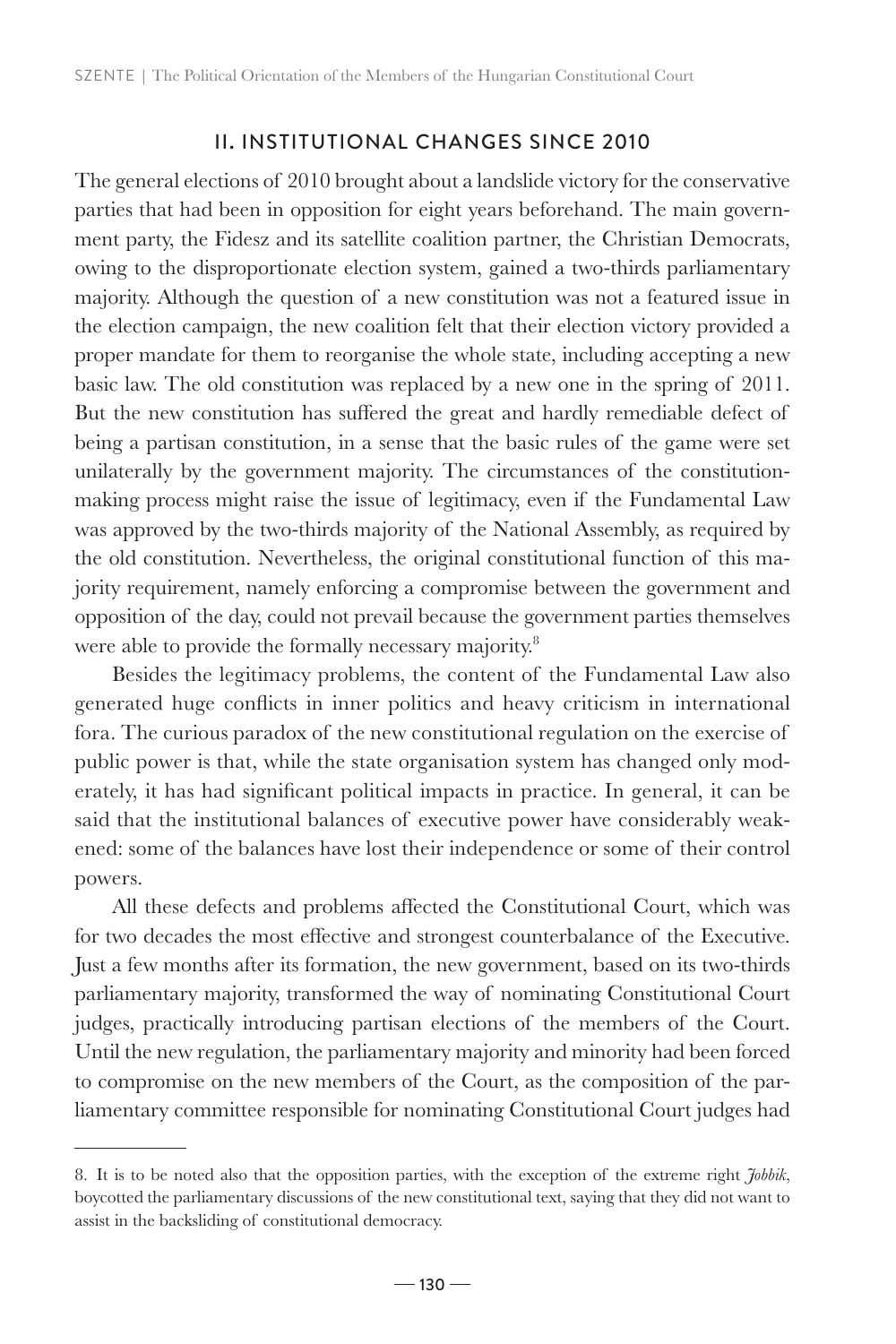been based on parity between the government and opposition parties, thus each candidate had to gain the support of both sides. According to the new rules, a parliamentary committee, composed in proportion to the members of the parties represented in Parliament, propose candidates, who are elected by Parliament with a qualified majority of two-thirds. In this way, the Fidesz government, enjoying such a parliamentary majority since autumn of 2010, has been able to appoint solely its own people to the Constitutional Court.

Besides all these changes, the number of consitutional judges was increased from eleven to fifteen. Although the explanation of this measure was to help the Court tackle its workload, which was expected to grow in parallel with the Court's new function of handling constitutional complaints, the measure was really a "court packing", as the government majority exploited the possibility to choose the new judges without opposition input. Thus, in 2010, two, and in the spring of 2011, five more justices were elected by the government party's MPs, ignoring the protest of the opposition parties.<sup>9</sup> In this way, the government managed to place its loyal supporters on the Court, who reached a stable majority of the Court's members. As a matter of fact, all the nine new judges elected since 2010 were chosen by the government majority (see Table 1). This was possible because the law on the Constitutional Court contains a "cooling period" of four years only for leading officials of political parties as well as members of the government before they can be elected as judges to the Constitutional Court, but this incompatibility rule does not extend to party membership or parliamentary mandate, which means that even front-runner party politicians or backbenchers cannot be kept from the Court.

This partisan control of the Court was extended by the new Fundamental Law, empowering Parliament to elect the head of the Court (before that, he or she was elected by the justices themselves).10 The president of the Constitutional Court is elected by the Parliament as in some other countries, like Germany; still, this idea was strange in the Hungarian context, where the government parties themselves may decide who will chair the body without any compulsion to compromise with the opposition.

<sup>9.</sup> One of the reasons for the protests was that some nominees failed to meet qualification conditions set by law.

<sup>10.</sup> The political motivations for these changes can be demonstrated by the fact that the changes were enacted by modifying the old constitution, that is, not waiting for the effect of the new Fundamental Law. Otherwise, the Constitutional Court, in its old composition, would have been able to decide on some politically hot issues, and elect its own president for another three years.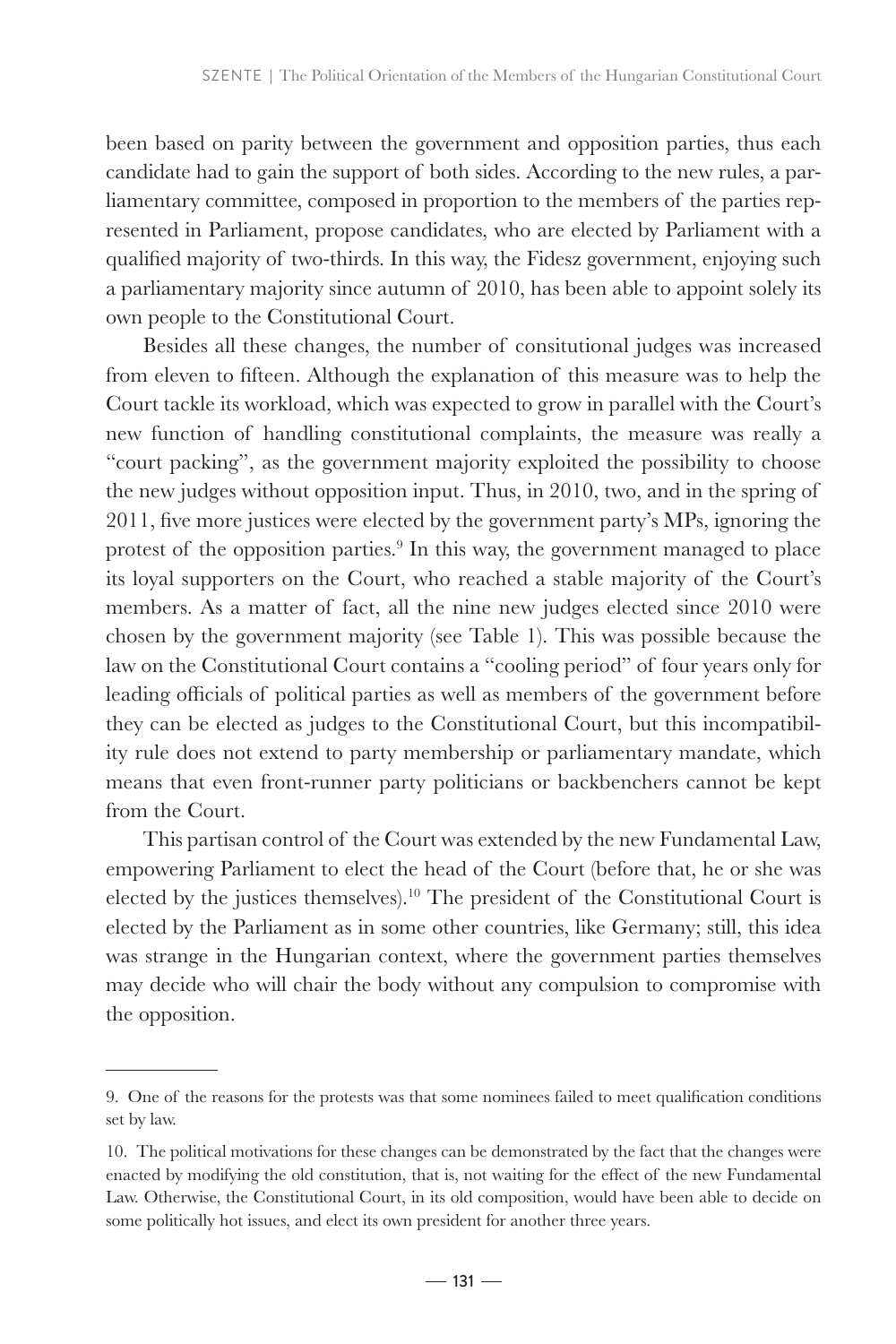**TABLE 1.** The division of members of the Court according to the parties nominating them before July 2010 . . .\*

| Left                                                           | Consensual     | Right                                                                |  |  |  |
|----------------------------------------------------------------|----------------|----------------------------------------------------------------------|--|--|--|
| András Bragyova,<br>András Holló, László<br>Kiss, Miklós Lévay | Péter Paczolay | Elemér Balogh, Péter Kovács,<br>Barnabás Lenkovics, László Trócsányi |  |  |  |
| Total                                                          |                |                                                                      |  |  |  |
| 4                                                              |                |                                                                      |  |  |  |

\*There were two vacant positions when the new government was formed in 2010.

| Left                                             | Consensual     | Right                                                                                                                                                                                        |
|--------------------------------------------------|----------------|----------------------------------------------------------------------------------------------------------------------------------------------------------------------------------------------|
| András Bragyova,<br>László Kiss,<br>Miklós Lévay | Péter Paczolay | Elemér Balogh, István Balsai, Mihály Bihari,<br>Egon Dienes-Oehm, Imre Juhász, Péter Kovács,<br>Barnabás Lenkovics, Béla Pokol, László Salamon,<br>István Stumpf, Péter Szalay, Mária Szívós |
|                                                  |                | Total                                                                                                                                                                                        |
|                                                  |                |                                                                                                                                                                                              |

**TABLE 2.** . . . and after July 2010\*

\*The members elected after July 2010 are marked in italiscs

All these changes badly violated the independence of the Constitutional Court, as the goal of the special selection method of judges is just to guarantee the political neutrality and legitimacy of the Court. In contrast, the new regulation provides a unilateral and unjustified influence on the composition of the Constitutional Court from the executive branch. From a constitutional point of view, this is a selfcontradiction, as one of the main functions of the Court should be the control and counterbalance of the executive. The only positive changes were the abolishment of the possibility of re-election for Constitutional Court judges and the simultaneous extension of the term of office for judges from nine to twelve years.

Besides these measures, when the Constitutional Court had declared unconstitutional and annulled a law that imposed with retroactive effect a ninety-eight percent tax on extreme severance payment, the government majority immediately curtailed the Court's most important power of constitutional review.<sup>11</sup>

<sup>11.</sup> The political pressure proved to be partly successful; after repealing two versions of the retroactive legislation introducing ninety-eight percent tax for earlier incomes [Decisions No 184/2010. (X. 28.)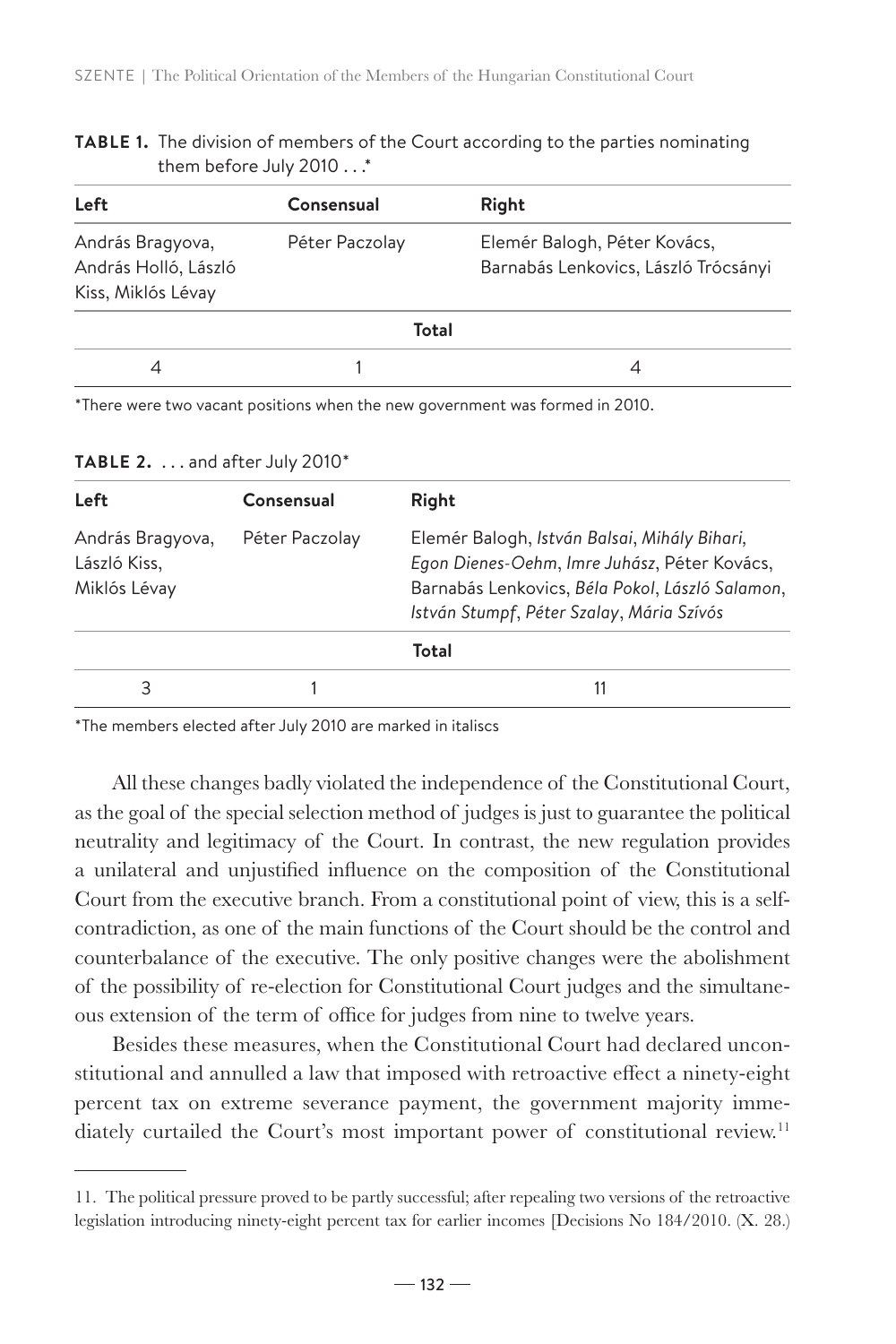Since then the Court has only been able to review and annul budgetary laws and acts on taxes, duties, pensions, customs or any kind of financial contributions to the state if they violate the right to life and human dignity; the right to the protection of personal data; freedom of thought, conscience, and religion; and the rights related to Hungarian citizenship. At first sight, this truncation of the Court's powers was only political revenge for an unfavourable decision, but it proved to be part of a long-term strategy to neutralize the Court's controlling role. One of the major instruments of the government coalition's financial recovery programme was to nationalize private pension funds, also expropriating their savings. Allegedly, if this measure was repealed as an unconstitutional one (feasible in normal circumstances), the budgetary deficit would jump to about seven percent instead of the three percent that Hungary undertook to keep as an EU member.

In spite of promises that this limitation on the jurisdiction of the Court would be only a short-term solution, it was put in the new Fundamental Law as well, which stipulated that this restriction of the Court's power will last as long as state debt exceeds half of the GDP. Although pulling some issues out from judicial review is not unprecedented in Europe (Wheare 1966, 102), since constitutional review is an institutional guarantee of the rule of law, its elimination, even only for a deemed transitional period, brings up the assumption that constitutional constraints on the executive power can be put aside in economically difficult times.

In addition, the so-called *actio popularis* (i.e., everybody's right, even without any personal interest, to turn to the Court to review the constitutionality of a statutory act) was abolished, though it had been the most effective tool to launch a judicial review procedure in constitutionally controversial cases for a long time.

Nevertheless, the Constitutional Court has been compensated to a degree for the loss of its fundamental power; the new constitution, on German pattern, introduced the politically neutral institution of individual constitutional complaint.

The fourth amendment of the Fundamental Law in March 2013 struck the final blow on the Court's independence, repealing all Constitutional Court rulings prior to the entry into force of the new Fundamental Law.12 The goal of the

and 37/2011. (V. 10.) of the Constitutional Court] the Court finally approved of a third law, declaring the constitutionality of the retroactive taxation if it extends only to the beginning of the current tax year.

<sup>12.</sup> It is worth noting here that this constitutional amendment virtually overturned a lot of decisions of the Court, as it incorporated many things into the constitutional text that had been objected to by the Court in its earlier rulings.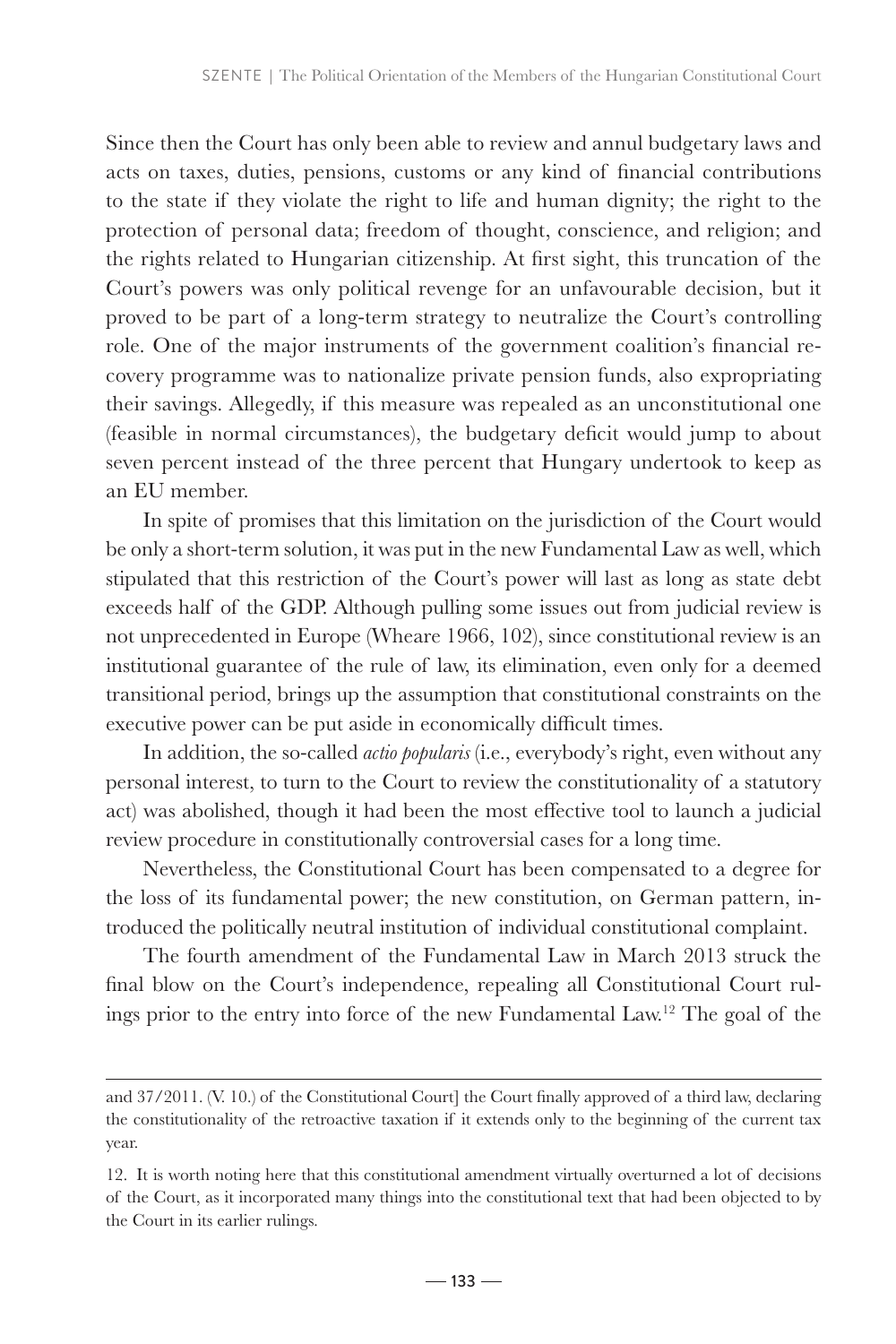government majority was clear: to compel the Constitutional Court to change its jurisprudence, adapting it to the values of the new majority.<sup>13</sup>

# III. EMPIRICAL RESEARCH ON THE POLITICAL ORIENTATIONS OF THE CONSTITUTIONAL JUDGES IN HUNGARY

While the formal safeguards for the institutional independence of constitutional tribunals cannot guarantee the political neutrality of these courts in every case, the recent trends in the jurisprudence of the Hungarian Constitutional Court provide a good opportunity for studying how the absence or distortion of these rules affect the interpretive practice of such a court. Notwithstanding, the real political attitudes of judges can hardly be measured with scientific accuracy. Even if the members of the Constitutional Court have political commitments and prejudices, they always deny them vehemently. Despite these obvious problems, the behavior of the judges can exactly be measured through classifying their positions in the Court's rulings, from which strong consequences can be drawn for their motives in exercising their high office.

### A. Method

To achieve this goal, I made an empirical study examining the correlation between the voting behavior of the judges as the dependent variable and the political view of the political camps (governmental or opposition parties) that nominated the judges as the independent (explanatory) variable. In other words, I am interested knowing whether the members of the Constitutional Court meet the probable expectations of the parties which supported them in the nomination process. It is to be noted that in the Hungarian context, "voting behavior" is not a precise definition, because, while the Constitutional Court holds official voting on the merit of every case before it, the results of these votes are not public, and those judges who did not agree with the majority are not obliged (but are allowed) to prepare a dissenting opinion. Thus I reconstruct the judges' opinions, including concurring and dissenting opinions, from the final decisions of the Court, as published by the Official Gazzette. Therefore, whenever I say "voting behavior" of the judges, I refer to their published position which is either confirmatory (joining the majority decision) or dissenting (attaching a dissenting opinion to the Court's ruling).

<sup>13.</sup> Most of these changes attracted heavy criticism not only in academic literature (see e.g. Müller 2011, 7; Bánkuti, Halmai, and Scheppele 2012b, 139–140; Jenne and Mudde 2012, 148, 152), but in international organisations (see e.g., Venice Commission) as well.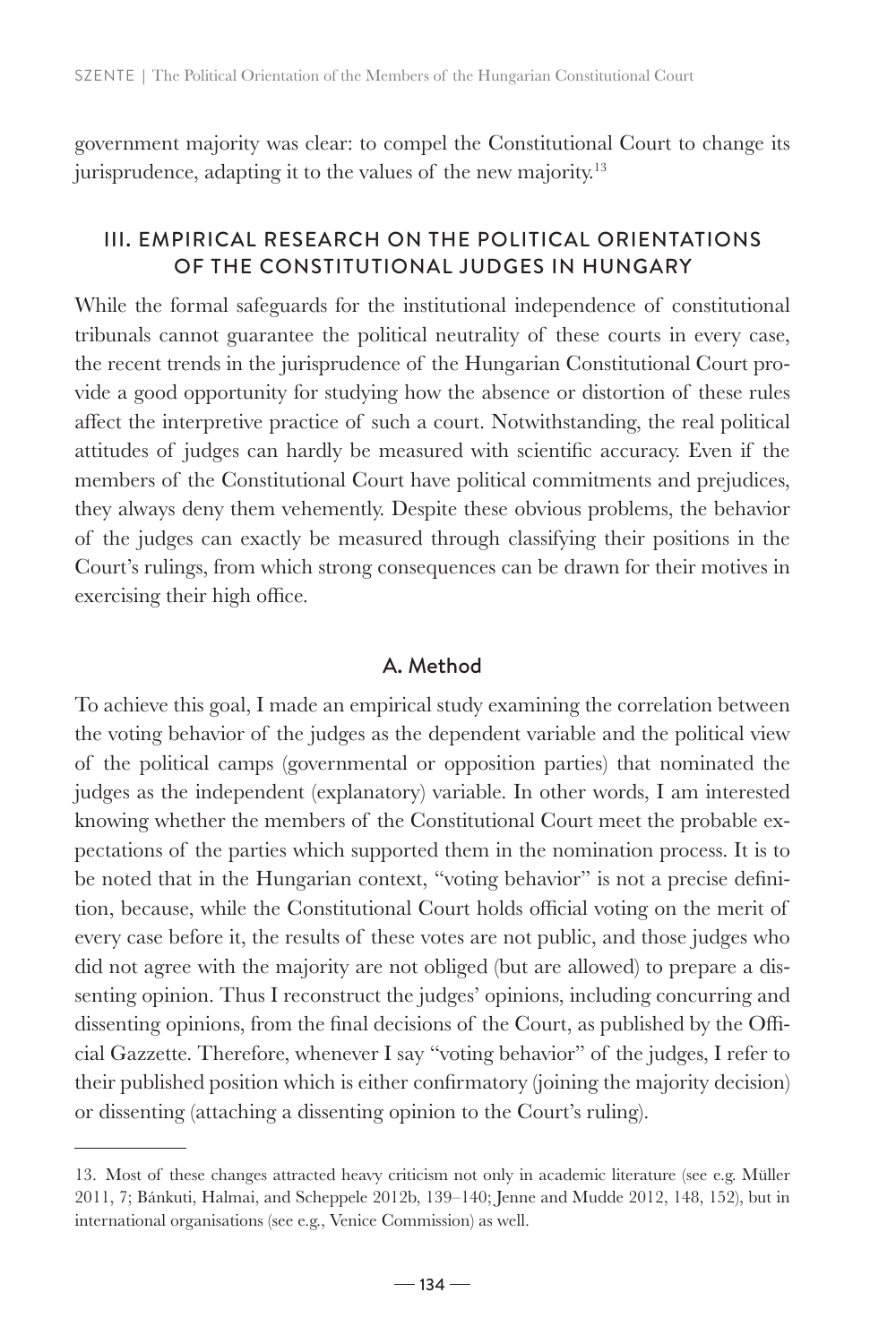If the quantitative analysis shows a very strong correlation between the voting behavior of the judges and the positions of their nominators (in the same cases), it is enough evidence of the political orientation of the judges concerned.

I examined the constitutional review cases between 2010 and 2014, when the Court reviewed statutes or other legal acts approved by the new government majority. These rulings were adopted by the Constitutional Court mainly as the result of so-called abstract constitutional review, with the exception of some cases when the Court reviewed the constitutionality of a law in the course of constitutional complaints. Among these decisions, I took into account only those which were made by the full Court and in which the final vote was divided, because only these inform us about the ideological, political, or professional cleavages of the judges. Between the summer of 2010 and 2014 a total of thirty-seven cases met these criteria, of which twenty-nine rulings were made in constitutional review cases while eight decisions were taken in constitutional complaint procedures.

The selection of constitutional review cases has only instrumental function; the underlying presumption is that more often than not these have serious political implications. If the constitutional judges really have political preferences and policy goals, they can pursue them through these procedures. Although the political importance of various laws can be largely different, it is undeniable that most statutes that gave rise to constitutional disputes and were brought to the Court were highly important in those turbulent times. Between 2010 and 2014 the government majority approved a new constitution (Fundamental Law of 2011) and deeply transformed the whole legal system and the market economy. In this period, the Constitutional Court reviewed statutory acts regulating the liberty of conscience and the legal status of churches, the freedom of the press, the legal definition of families, the legal guarantees of judicial independence, the electoral system, the standing orders of Parliament, and other hot topics of politics and controversial moral questions. Under such circumstances, upholding of the constitutionality of disputed laws, or, conversely, the invalidation of them, even if only in formal sense through a constitutional review, could have demonstrated the political orientation of the judges—as long as this behavior was permanent and consequent. In fact, tendentious behavioral patterns are only proxy variables (Landfried 2006, 229– 230; Spaeth 2008, 760), as the judges—understandably—always deny charges of political bias. On this ground, I coded pro-government standpoints with "1", while opposition "votes" were indicated by "0".

Although the cases examined here amounted only to a part of all cases with which the Court dealt in this period, every constitutional review was taken into account, so in this sense, the survey was complete.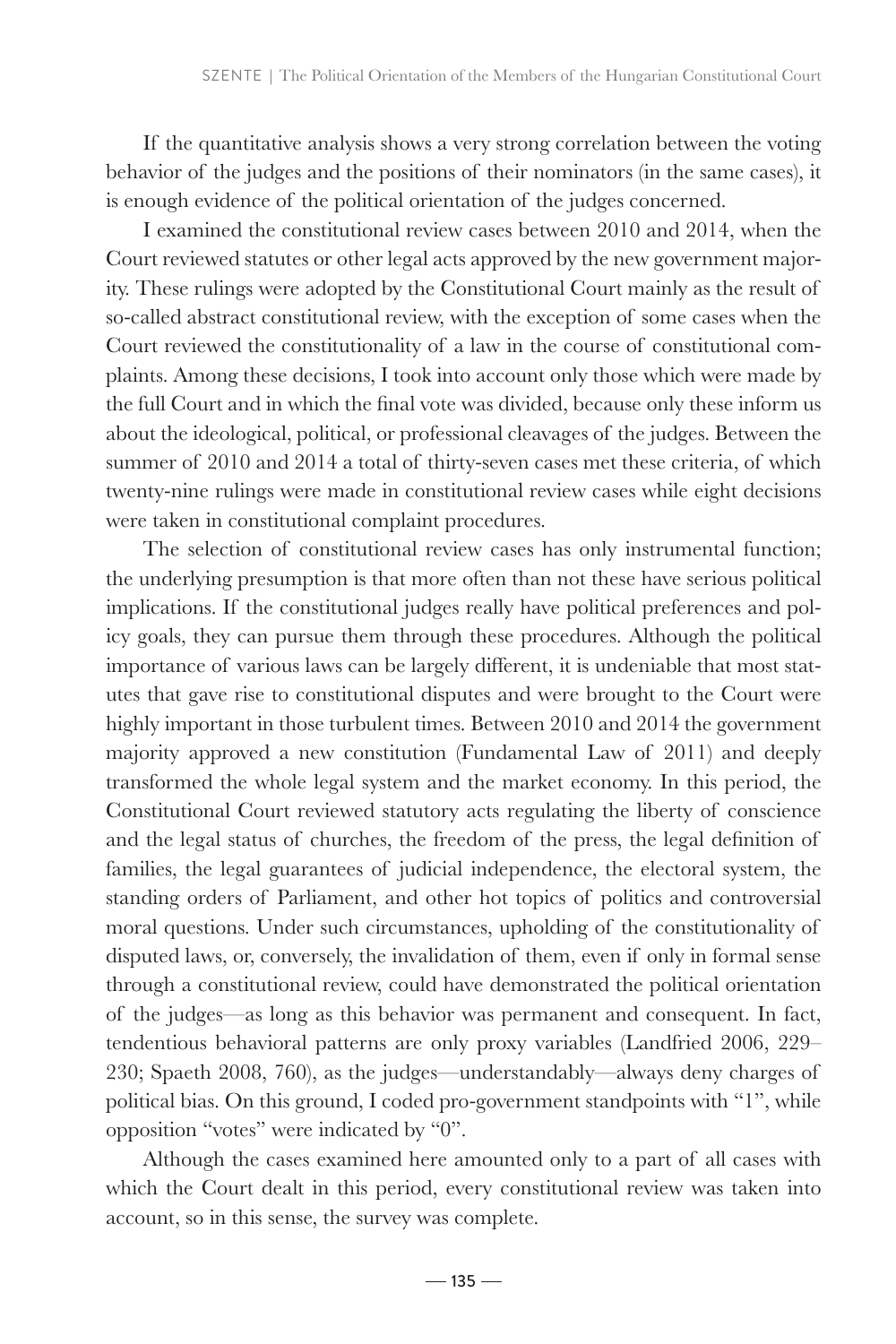In some cases, I cleaned the data; when the majority annuled some irrelevant small details of a law or when it approved the objective substance of the legislation under review, I counted the case as indicative of a pro-government viewpoint, provided that the minority would invalidate the whole law or its essential parts. Furthermore, sometimes those judges are on the same side, writing dissenting opinions to the ruling of the Court, for example, who really occupy extremely different positions in the particular controversy. The same instrument can be used to different purposes. Thus, when some judges may oppose the majority decision arguing for the overrule of a law because of its alleged unconstitutionality, others might write dissenting opinions for the full protection and upholding of the same legal act. In all such cases, the proper classification can be made only by qualitative analysis of the reasoning behind the judges' votes.

The applied methodology may raise some theoretical difficulties; ignoring consensual decisions, for instance, can conceal the judges' willingness to build compromises rather than insisting on a special political stance. To put it differently, the unanimously adopted Court rulings can give information about the judges' non-partisan attitudes, as the divided decisions can do for the opposite attitude. The high number or proportion of consensual rulings may be sutiable to prove that members of the Constitutional Court do not form their own judicial opinions on political grounds, even if typical or recurring disagreements can occur.<sup>14</sup> But it was not the case for constitutional review after 2010. In most of these rulings, there were dissents, so divided voting was typical, unlike consensual voting.15 So it is justified to draw the reverse conclusion: those few decisions, which were passed unanimously, cannot prove the political neutrality of the judges.

Another methodological consideration might be whether the constitutional review cases really have political implications from which the political orientation of judges can be inferred. To accept the constitutionality of a law is not the same as to support it in political terms.

<sup>14.</sup> This argument is, however, questionable because even a high proportion of unanimous decisions in itself would not indicate the political impartiality of the Court, as the Hungarian Constitutional Court cannot exclude the clear-cut or easy cases in which unanimous rulings should be made.

<sup>15.</sup> In the period under investigation, the Court issued only nine unanimous decisions (17.6% of all cases) of which seven rulings could be taken account applying the method of data cleaning (i.e., excluding the decisions about the same object). The major trends and indicators would have not changed significantly even if we would have calculated the unanimous decisions (in the extreme cases, the individual indicator would shift from 0.966 to 0.971 for judge Balsai, from 0.027 to 0.151 for András Bragyova, while the change would be minimal even in the case of the most balanced chief judge Péter Paczolay (0.432 and 0.478, respectively).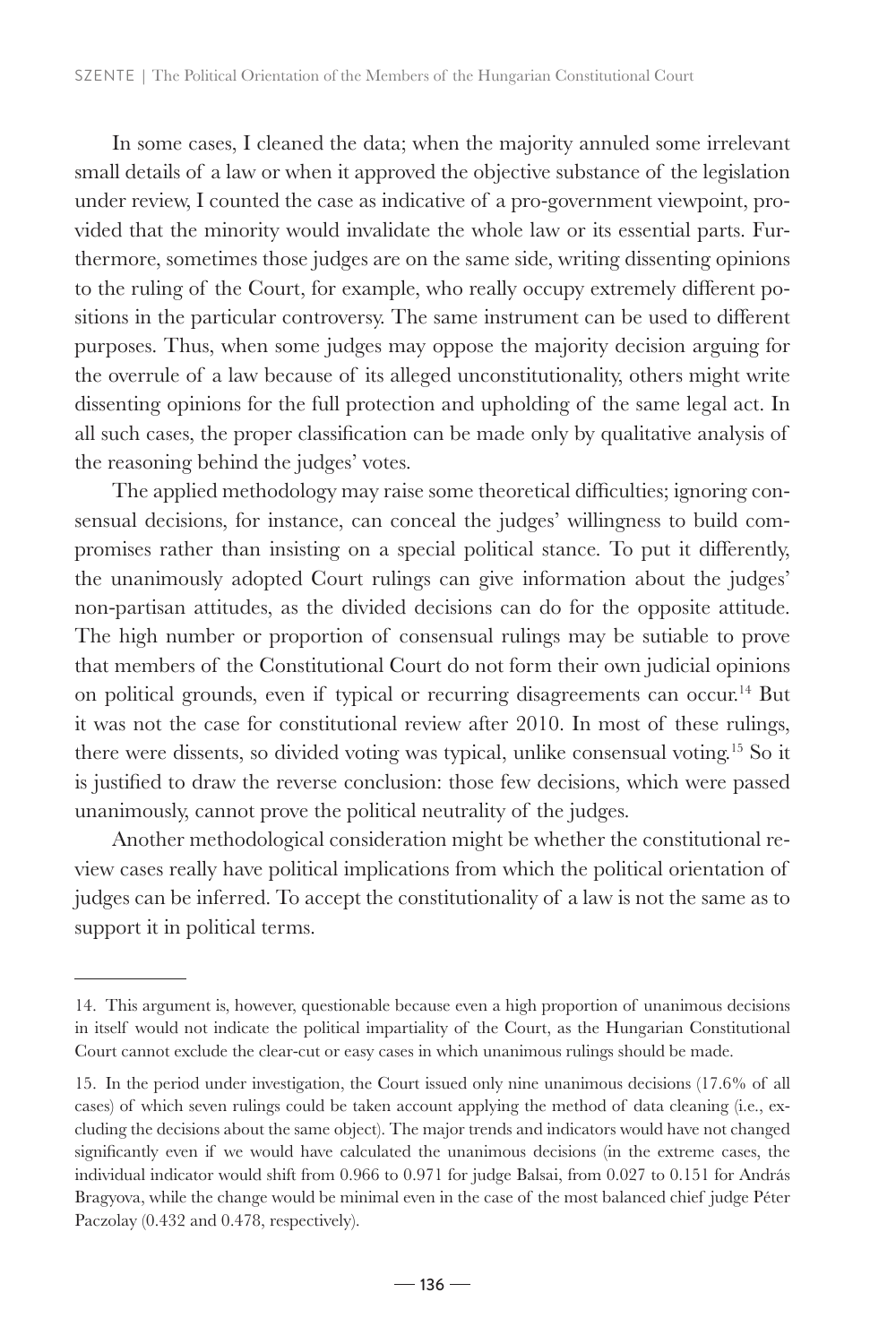Nevertheless, the adoption of laws always requires political will behind them. In addition, the divided decisions of the Constitutional Court were made almost always in cases which have caused sharp political conflicts and confrontation between the government and opposition parties. Most of the legislation has raised serious constitutional concerns and has been criticized by a number of international organisation like various EU institutions or the Venice Commission of the Council of Europe, on the grounds that these laws brought about different constitutional problems from restrictions on freedom of the press and public media to the violation of the independence of the Judiciary.

So the argument is that if the viewpoints, represented by a judge in a whole series of the particular cases which are so extremely different in nature, strongly support the political side which nominated him, then the only plausible explanation for it is the background political orientations of the individual members of the Court.

### B. Analysis

In the period under review, there were altogether eighteen members of the Court.<sup>16</sup> Seventy percent of them were candidates of the conservative parties, four judges were elected after nomination from the left-liberal parties, while only one joined the body as a compromise candidate. It is to be noted that, whereas until 2010 the candidates had been only loosely linked to the parties nominating them, after the change of government in that year, the new members' linkages were much more direct and revealed. For example, one of the new judges was a minister in the first Orbán government between 1998 and 2002 and an adviser to the Prime Minister just before his nomination in 2010, while three other new judges were earlier MPs of the conservative coalition. In 2011, for the first time, a politician directly replaced his parliamentary mandate with the judicial robes (and another politician followed suit in 2012). Moreover, some of the new members of the Court had not been beckbenchers in their parties but were influential and veteran party politicians who were directly involved in the ideological struggles of the political sphere.

Analysing the voting behavior of the judges, it is striking what a high proportion is of those cases in which the judges voted in favor of the political side that had nominated them. The record of those judges who were nominated (or, after

<sup>16.</sup> One of them, Mihály Bihari, the president of the Court between 2005 and 2008, for his first mandate between 1999 and 2008 was nominated by the leftist Hungarian Socialist Party. Another member, judge László Trócsányi, in October 2010 became the Minister for Justice of the Orbán government, so his record could not be evaluated throughout this study.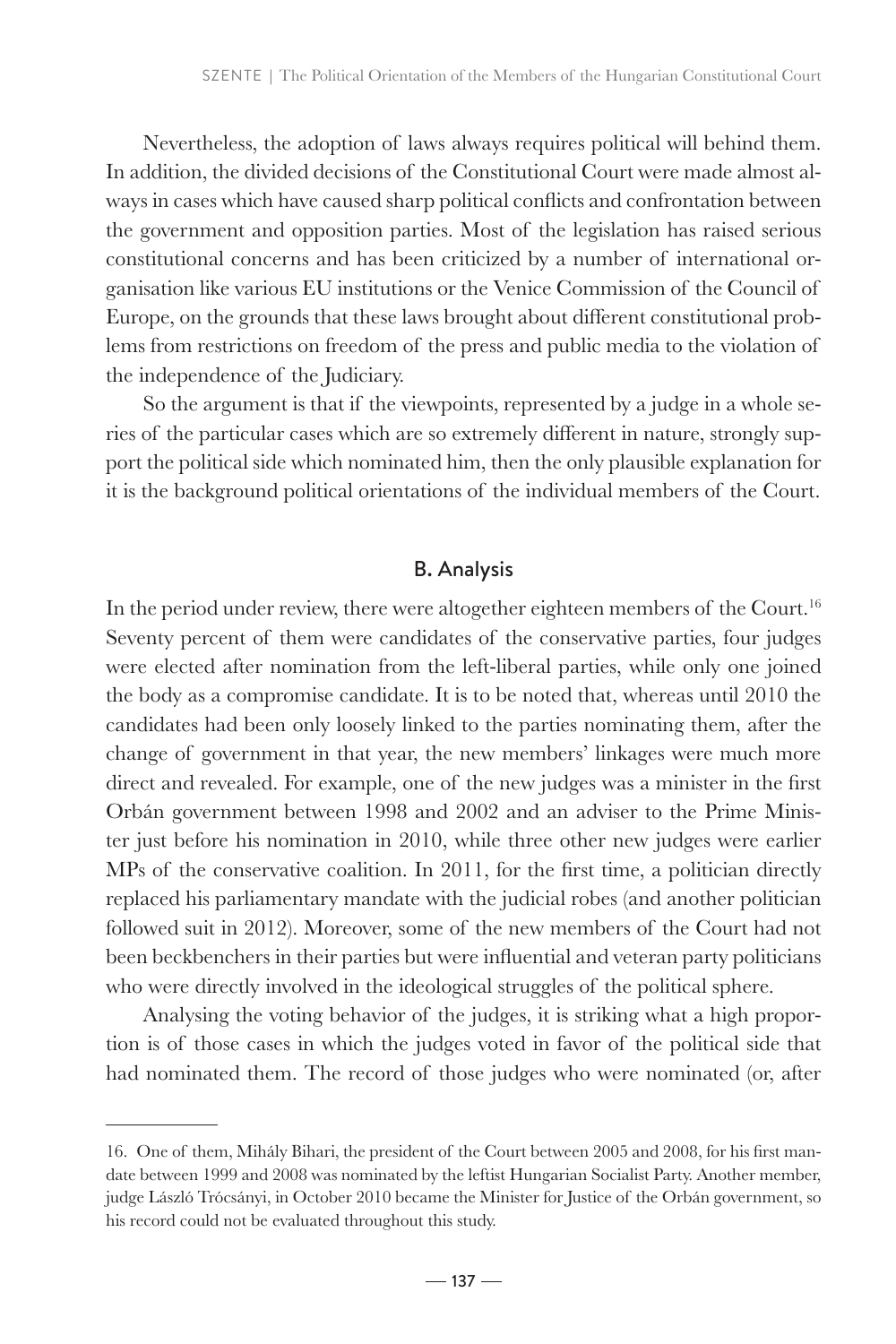| Judges                  | Proportion pro government |
|-------------------------|---------------------------|
| István Balsai (30)      | 0.966                     |
| Béla Pokol (34)         | 0.911                     |
| László Salamon (20)     | 0.9                       |
| Mária Szívós (35)       | 0.885                     |
| Egon Dienes-Ohm (35)    | 0.828                     |
| Imre Juhász (17)        | 0.823                     |
| Barnabás Lenkovics (37) | 0.783                     |
| Péter Szalay (33)       | 0.727                     |
| Elemér Balogh (37)      | 0.432                     |
| István Stumpf (36)      | 0.447                     |
| Péter Kovács (36)       | 0.361                     |
| Mihály Bihari (12)      | 0.25                      |

**TABLE 3.** The rate of support for the government's policies through the voting behavior of the judges nominated by the rightist parties

Judges elected after July 2010 are in italics. The number of decisions in which the judge took part are in parentheses.

2010, practically appointed) by the rightist parties, shows that the judges really support the conservative government's policies which emerge in laws reviewed by the Court. These members of the Court usually uphold the constitutionality of the newly adopted legislation, whatever its subject-matter is. Table 3 quantifies the extent to which the judges nominated by the rightist parties supported the government's policies on a scale where "1" would mean the uphold of all new legislation, while "0" indicates the rate of denial.

It is clear that the newly elected judges are more loyal to the government's policies, compared to the older ones, upholding the vast majority of the laws of the new government (see Figure 1). In fact, the three former members of Parliament (MP) unconditionally supported the constitutionality of all government sponsored laws. Actually, if we take only the judges elected after the conservative political turn (with the sole exception of Mihály Bihari who had been originally a Socialist MP and constitutional judge candidate between 1999 and 2008), there is an eighty-one percent chance that the new judges (nominated by the new selection system) will support the government side, regardless of the matter in the particular cases.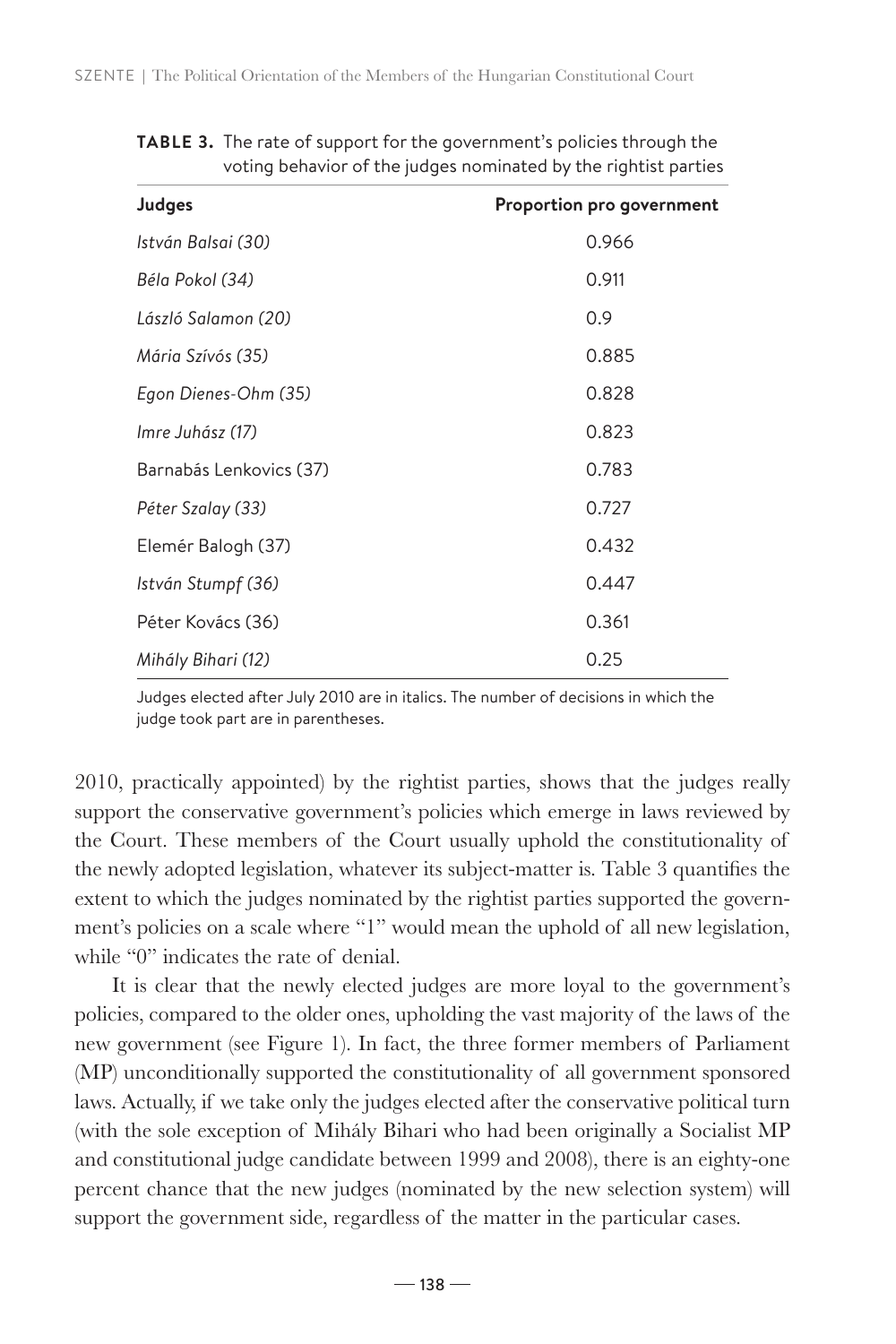

**FIGURE 1** The rate of pro-grovernment votes of the judges elected by the new government majority between 2010 and 2013 \*For all possible opinions.

Similar tendencies can be observed in the case of those judges who were nominated by the leftist parties as Table 4 shows. In these cases, the probability that the leftist judges will vote against the constitutionality of any new legal act in the future is even higher than the support from rightist-nominated judges: eighty-five percent (Figure 2). In all likelihood, the behavior of these members of the Court was pushed towards a steady opposition by the emergence of the new generation of conservative-rigthist judges.

The political orientation of the judges is also spectacular if we take our complete ranking according to their voting behavior in upholding or rejecting the constitutionality of the legislation of the new government in constitutional review cases.

All these results show that most members of the Constitutional Court follow the views of those political camps which nominated them.

| voting behavior of the judges nominated by the leftist parties |                           |  |
|----------------------------------------------------------------|---------------------------|--|
| Judges                                                         | Proportion pro government |  |
| András Bragyova (36)                                           | 0.027                     |  |
| Miklós Lévay (37)                                              | 0.135                     |  |
| László Kiss (27)                                               | 0.222                     |  |
| András Holló (18)                                              | 0.222                     |  |

**TABLE 4.** The rate of support for the government's policies through the voting behavior of the judges nominated by the leftist parties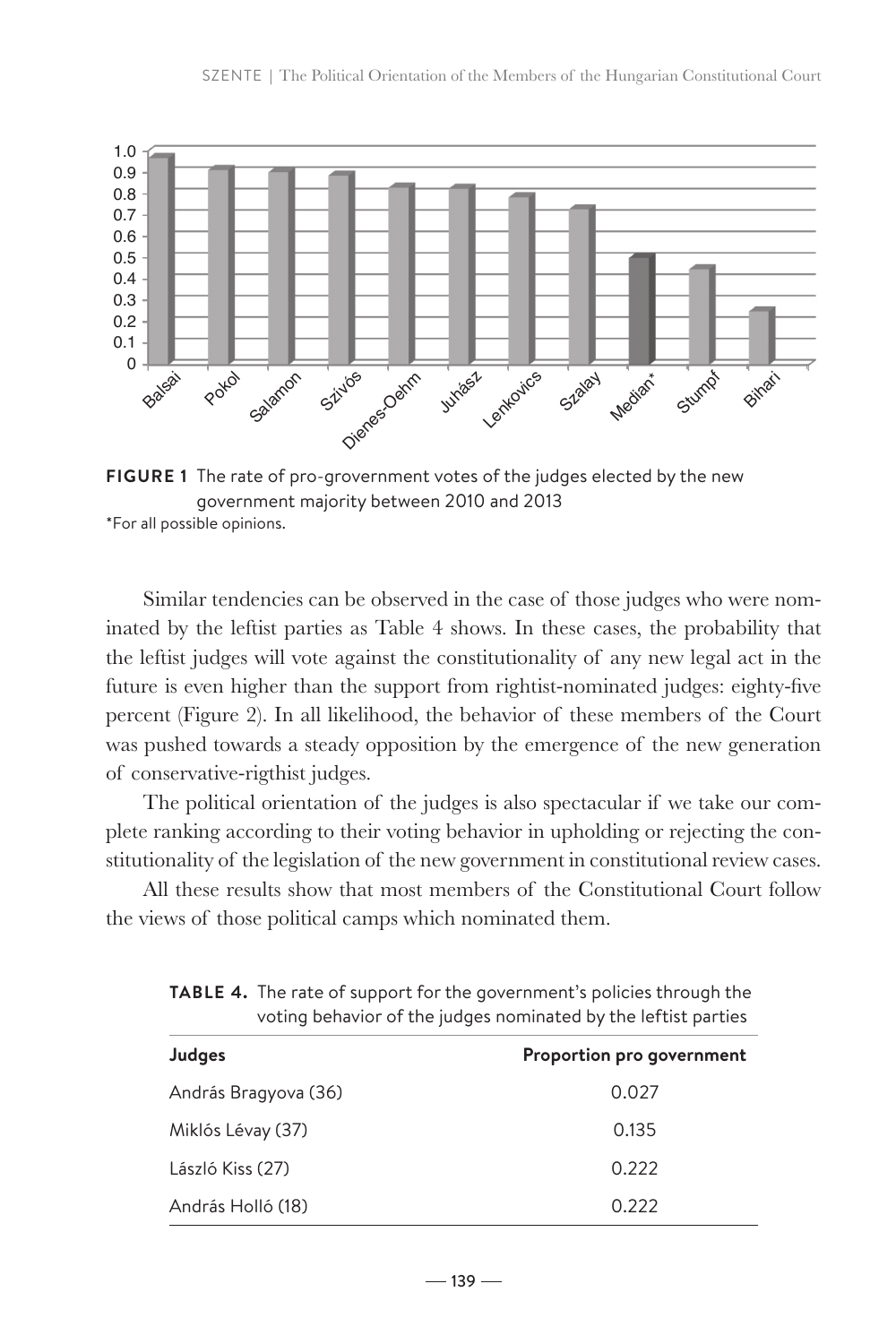

**FIGURE 2** The rate of pro-government and opposition opinions of judges nominated by left-liberal parties, 2010–2014

| Judge              | Nominating party | Proportion pro-government |
|--------------------|------------------|---------------------------|
| István Balsai      | Rightist         | 0.966                     |
| Béla Pokol         | Rightist         | 0.911                     |
| László Salamon     | Rightist         | 0.9                       |
| Mária Szívós       | Rightist         | 0.885                     |
| Egon Dienes-Ohm    | Rightist         | 0.828                     |
| Imre Juhász        | Rightist         | 0.823                     |
| Barnabás Lenkovics | Rightist         | 0.783                     |
| Péter Szalay       | Rightist         | 0.727                     |
| István Stumpf      | Rightist         | 0.447                     |
| Péter Paczolay     | Consensual       | 0.432                     |
| Elemér Balogh      | Rightist         | 0.432                     |
| Péter Kovács       | Rightist         | 0.361                     |
| Mihály Bihari      | Rightist         | 0.25                      |
| András Holló       | Left-Liberal     | 0.222                     |
| László Kiss        | Left-Liberal     | 0.222                     |
| Miklós Lévay       | Left-Liberal     | 0.135                     |
| András Bragyova    | Left-Liberal     | 0.027                     |

**TABLE 5.** Absolute ranking of the judges according to their voting behavior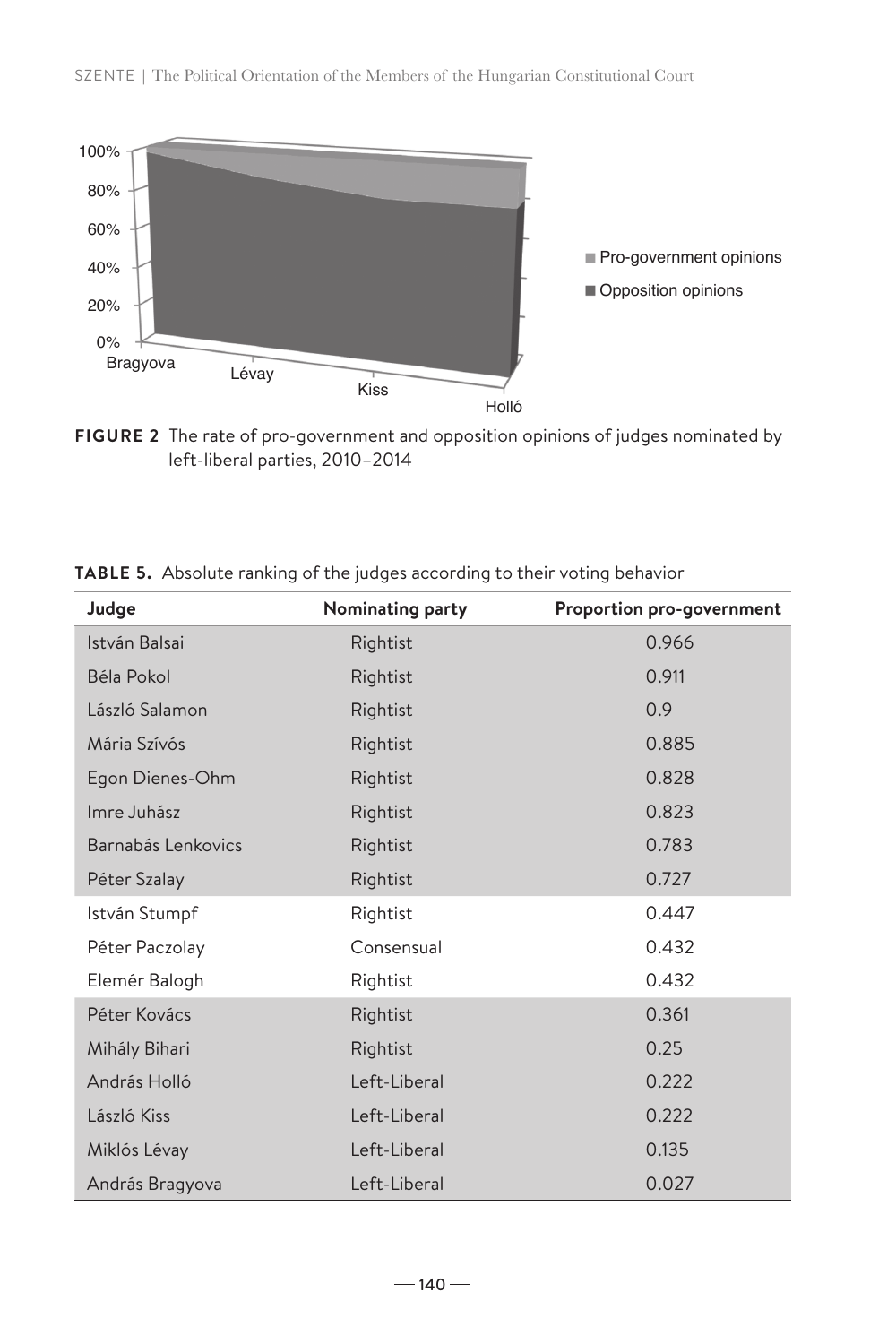It is noteworthy that in case of some judges there is not a strong correlation between their behavior and the viewpoints of the political side which nominated them. It is not surprising as regards the president of the Court, Péter Paczolay, who was a consensual candidate. Two more judges, Elemér Balogh and István Stumpf also pursued a balanced behavior, voting alternately for upholding and rejecting the constitutionality of the new laws. However, István Stumpf, who had been a front-runner politician during the first Orbán government between 1998 and 2002 and a political advisor just before his nomination for constitutional judgeship in 2010, proceeded with a "swing policy", supporting some emblematic laws of the conservative government and opposing other ideological issues. Furthermore, while he voted more frequently against the Fidesz government's laws in the first two years of his mandate, since then, he has noticeably moved toward the position of the pro-government judges. Even more astonishing is Péter Kovács's position, since he had been nominated by the conservative parties in 2005, but he took a moderate opposition line between 2010 and 2014.

In the light of the above mentioned data, it is not surprising that some strong personal "voting coalitions" developed between same-side judges. According to the stable political orientations of the judges, there were some firm covoting relationship on both sides. For example, András Bragyova and László Kiss took a similar position in 88.88% of cases, in which they both participated, while the strongest right-wing alliance was formed between Mária Szívós and Péter Szalay (78.78%).

Besides political orientation, it is striking how great a difference there is between the judicial behavior of the constitutional judges elected before and after the change of the nomination system in 2010, as Figure 3 demonstrates. Whereas the "old" judges, whose election had needed the support of both the government and opposition parties, were much more skeptical about the constitutional conformity of the legislation of the new government majority, the new members of the Court, who were selected and sent to the body unilaterally by the government parties, proved to be much more friendly towards the law-making of the conservative coalition. But this cleavage between the old and new judges does not refute the determining effect of political orientation on the decision-making process of the Court, as the latter's impact prevails in both groups of judges.

In the period under review, there was only very moderate collegial congruence between the constitutional judges standing on opposing sides of political orientation. According to the data, the ideological distance between the judges nominated by the leftist or the rightist parties was so great that the chance for collegial consensus was low and continuously decreasing. Although initially the Court was able to make some unanimous decisions, after April 2013—when the judges appointed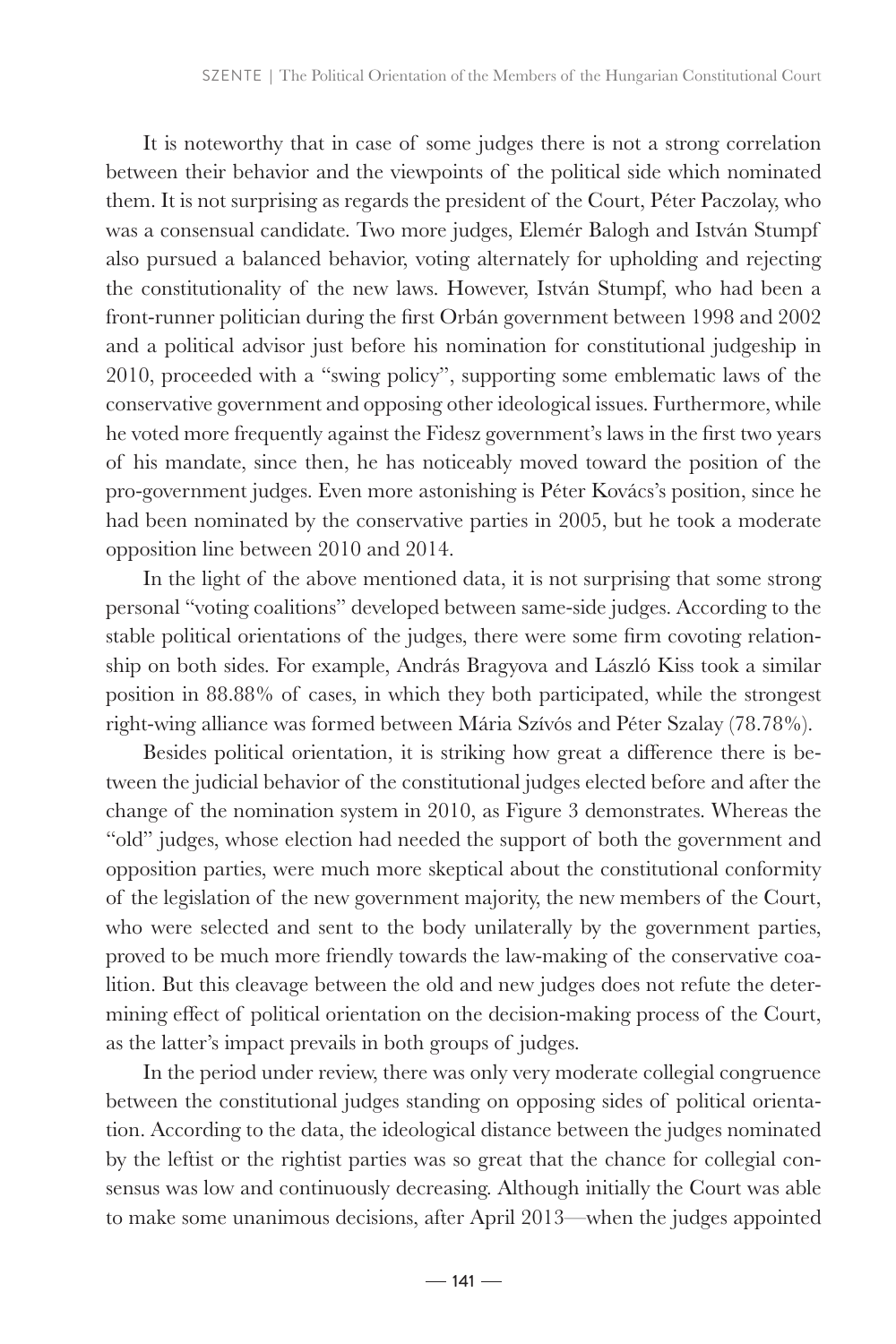

**FIGURE 3** The opinions of the "old" and "new" judges (elected before and since 2010) according to the scale of the pro-government and opposition views (1.00–0.00) \*For all possible opinions

unilaterally by the government parties got a majority in the body—the rate of unanimous decisions drastically waned. So the term of 2010−2014 was not a static period, but as the Court was getting increasingly packed by the government majority, the rulings of the Constitutional Court became more and more favourable to the Fidesz government.

In contrast, the Constitutional Court showed an extremely strong polarization, as the opposing camps showed cohesion. This was due to steady conflict—and likely the ideological struggle—between the pro-government and the opposition judges, each group of which pushed the other to more extreme ideological positions.

Overall, the strong political alignment of the majority of constitutional judges is quite surprising; according to conventional wisdom, most candidate judges nominated to constitutional or higher courts generally tend to be more politically moderate (as it makes it easier for such candidates to be elected), and therefore may be more prone to compromise and to speak with one voice in order to preserve the Constitutional Court's prestige and to ensure the implementation of the decisions of the Court (Sunstein et al. 2006, 83–85; Wesel 2004, 216).However, after 2010 and especially from April 2013 onwards—the situation was different in Hungary. Although it may well be argued that there was a cleavage between the "old" (consensual) and the "new" (unilaterally candidated) constitutional judges for a while, the significance of this presumed division was declining as the Court was dammed by the conservative coalition with new judges. As the analysis of the data reveals,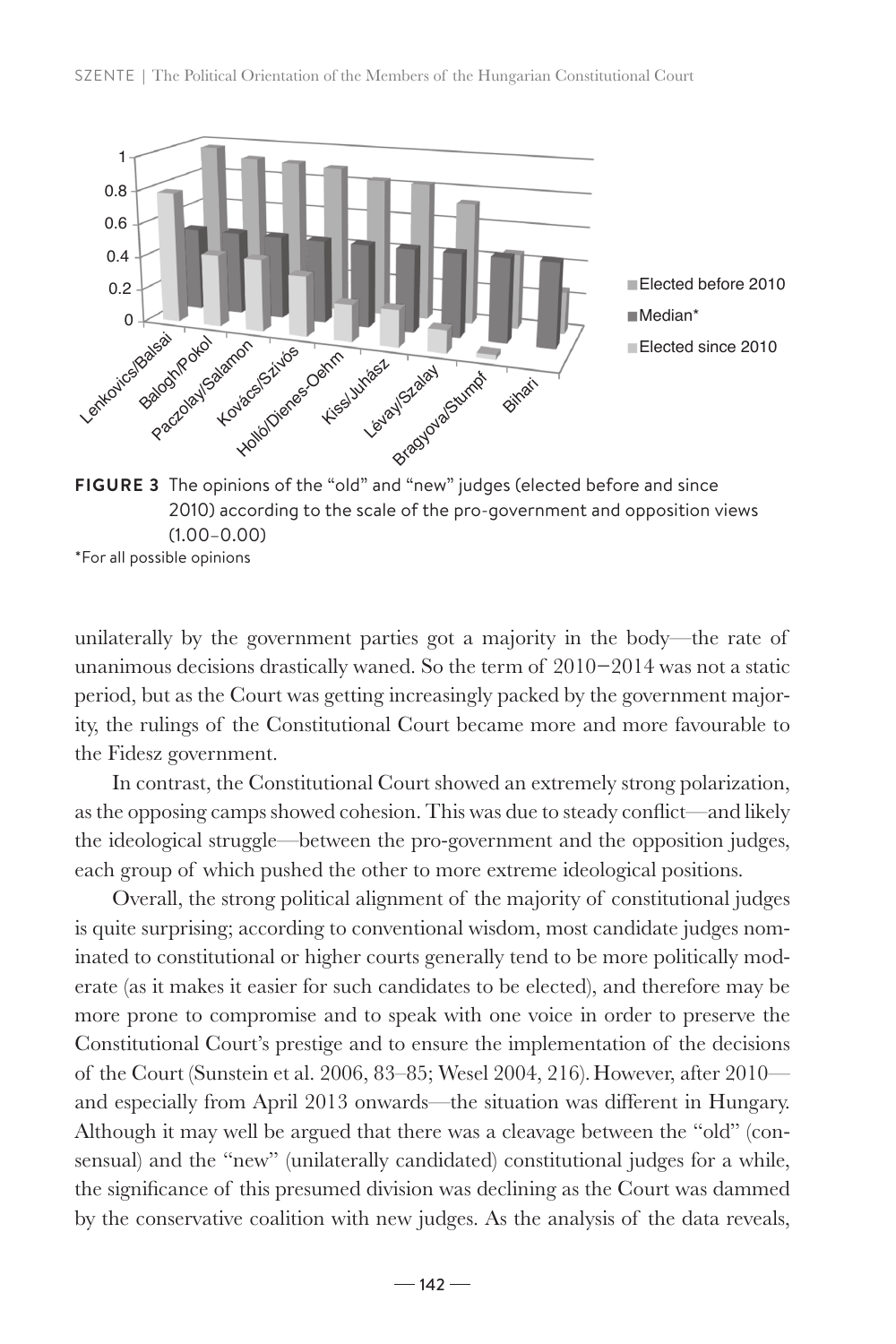owing to the new, non-consensual selection system of judges, more partisan conservatives got onto the bench after 2010 than beforehand, when the other political side, having an absolute veto power in nominating process, had been able to eliminate the unqualified and extreme candidates.

As a result of the radical change in the composition of the Constitutional Court, and the upset of the internal balance of the body, there was simply no longer any constraint that would have led the new majority to seek a compromise. Thus, the collegial effect, which is so present in other constitutional courts, reduced to a minimum in Hungary, if there was any such effect at all.

It is notable also that the earlier jurisprudence of the Constitutional Court was not so strongly entrenched in the constitutional culture that it could eliminate the ideological differences between the judges on that base that if the law is clear, the judges will also agree even if they have significant differences in their individual perceptions and attitudes (Sunstein et al. 2006, 83). As a matter of fact, the political orientation of the constitutional judges overwrote almost all previous constitutional consensus and led to upholding some legal acts and measures which were previously considered seriously harmful for the rule of law.

It is important to note that it cannot be deduced from the data that the political orientation of the judges would be the only independent variable influencing their personal choices, and in the case of some judges, even its decisive role has not been justified. Since the opinions represented by constitutional judges are not entirely consistent with the interests of the political parties that nominated them, other factors must have motivating effects on the judges' personal decisions. Nevertheless, the empirical research presented here cannot be used to assess these impacts and their extent.

Even though the aggregate data of the voting behavior of the constitutional judges provide convincing evidence for the decisive impact of the political orientation of the judges' opinions, it is advisable to consider whether the data really measured what was intended; that is, we need to verify that the conclusions are reliable and credible. To consider possible doubts also provides an opportunity to carry out an in-depth analysis of this survey results.

Presumably, some scepticism might be raised against the conclusions of this analysis. One objection is whether the fact that there is a great coincidence between the judicial opinions of the individual judges and the political positions represented by those parties that promoted them indeed proves that these judges strongly support political standpoints of the respective parties. Perhaps this congruence is just the result of specific judicial philosophies with which judges identify themselves. In other words, the voting behavior of the judges, even if it is very close to the political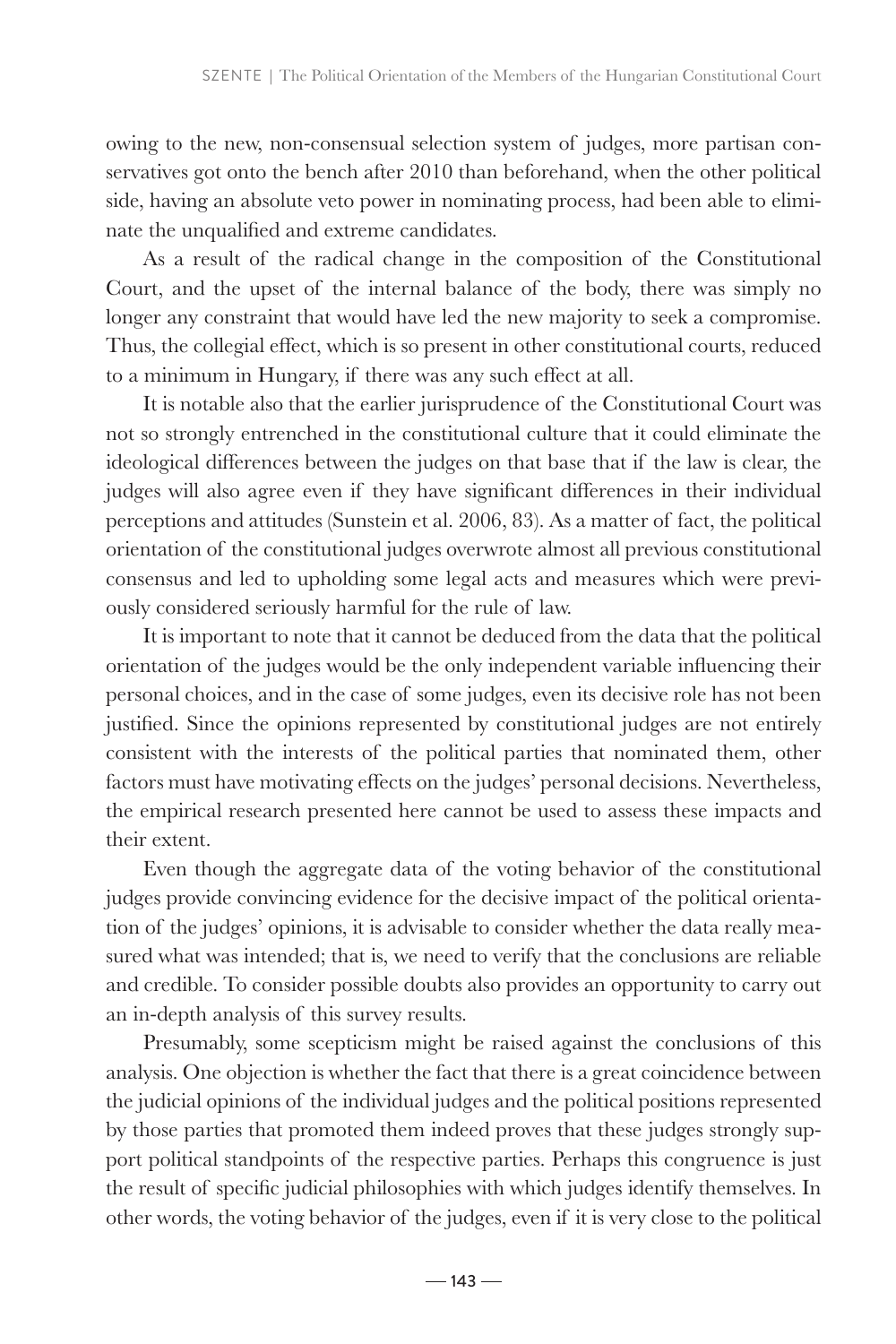views of the government or the opposition side, can be guided by other, nonpolitical variables like a special set of professional values or moral convictions. The constitutional arguments are always different from political considerations, even in the case where the same subject matter is concerned (Möllers 2011, 317). But this is not a satisfactory alternative explanation compared to the independent variable of the political background. It is worth noting that in case of the most judges, there is an extremely strong correlation between their voting behavior and the standpoints of the political side that nominated them. If the constitutional judges would decide solely on the basis of constitutional text or legal considerations, their opinions would not coincide with the political viewpoints of their nominating parties to such a great extent. In reality, two-thirds of the judges represent almost the same positions (at an 80% ratio) as their nominating parties, no matter the subject matter or the constitutional problem in the individual cases. The battle lines between judges are anchored along the same cleavages. No ad hoc coalitions developed between them, but there are persistent associations.

Neither a coherent method of constitutional interpretation nor any particular judicial philosophy can be recognized from the majority or minority opinions. Simply, there is no other convincing explanation for the very strong correlation between judges' voting behavior and the political background of their election. The qualitative analyses of the mainstream majority and dissenting opinions do not show any strong commitment to a well-established legal method (see, for example, Halmai 2014). The only detectable organising principle for these groupings was, more or less, the origin of their seat: that is, their political support before and when they were elected.

As to the role of other possible factors and strategic behavior, including institutional context, dominant public opinion, the clarity of relevant law, etc., this research cannot exclude their effects on the decision-making process of the Constitutional Court. However, even if one supposes the influence of these effects, they do not explain the very strong correlation between the judges' personal opinions and the political interests of their nominating political sides. Perhaps some judges read their preferences into the constitutional text in good faith, but this does not make their choices less politically biased.

Actually, only the political orientation of the judges has real explanatory power to understand why constitutional judges support the political parties that nominated them. The explanation is simple: members of the Court occupy identical positions with the parties that nominated them because their political orientation is linked to those parties or to their ideology. Similar tendencies were shown by research on other countries, too (see, e.g., Segal and Cover 1989, 557–565; Hönnige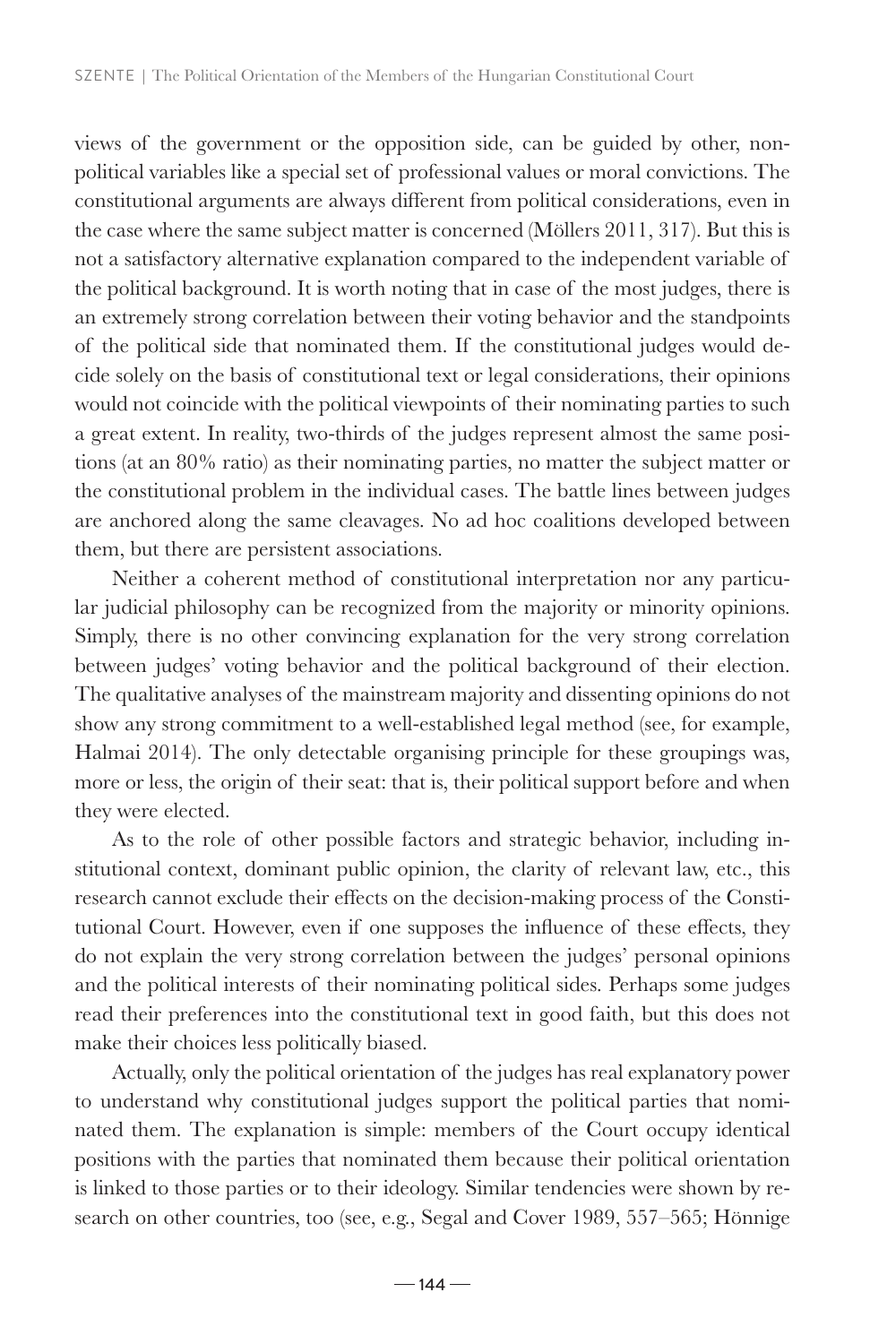2007; Hönnige 2009, 963; Garoupa et al. 2013, 513–534; Garoupa 2010, 46, 48; Amaral-Garcia et al. 2009, 381; Franck 2009, 262). The alignment of judges to their nominating party also plausibly explains why political parties considered the nomination process of constitutional judges so important in the past.

Another question is whether the judges represent party interests or whether their voting behavior is determined by their personal preferences. In all likelihood these motivations cannot be separated from each other, but it is not necessary to separate them; the point is that judicial behavior is determined by political reasons, rather than legal considerations. For this conclusion, it is enough to prove that the political orientations of the judges have a decisive role in judicial decision-making, and it does not really matter why the judges do behave in this way. In fact, political orientation seems to be an intermediary concept in the sense that while it may give plausible explanation for judicial behavior, it does not reveal the deeper motivations of the particular judges (whether they support a political party or movement because of political/ideological commitment, opportunism or for personal gain).

Whatever the reason, the great majority of judges to a large extent adjust their views to those of their nominating political sides. Nevertheless, there might be an alternative explanation of behavior for the opposition judges. It can be said that these judges really do not adapt their opinions to their own political sympathy but they merely resisted the demolition of the rule of law. This approach relies on the assumption that the new government, exploiting its overwhelming majority, transformed the whole constitutional system and downgraded the constitutional democracy.17 This kind of argument can be strengthened by the fact that a number of laws that have been reviewed by the Constitutional Court were often criticized by international human rights organisations and the institutions of the European Union and the Council of Europe, which claimed that the laws did not conform with the values and principles of modern European constitutionalism. However, even if this argument can be true to a degree, it does not explain the strong correlation between the voting behavior of the "opposition judges" and the views of the left-liberal parties which nominated them. Besides, the international actors do not develop their own judgments on the basis of the Hungarian Fundamental Law (as Hungarian constitutional judges do), so similar stance of the leftist judges to these international bodies in many debated issues is not a compelling argument for the political neutrality of these members of the Court.

<sup>17.</sup> For a more detailed description of this process in English, see Kovács and Tóth 2011, 183–203; Jakab and Sonnevend 2013; Bánkuti, Halmai, and Scheppele 2012a, 2012b, 237–268; Pogány 2013; Müller 2011. For an apologetic presentation of the new Fundamental Law, see Csink et al. 2012.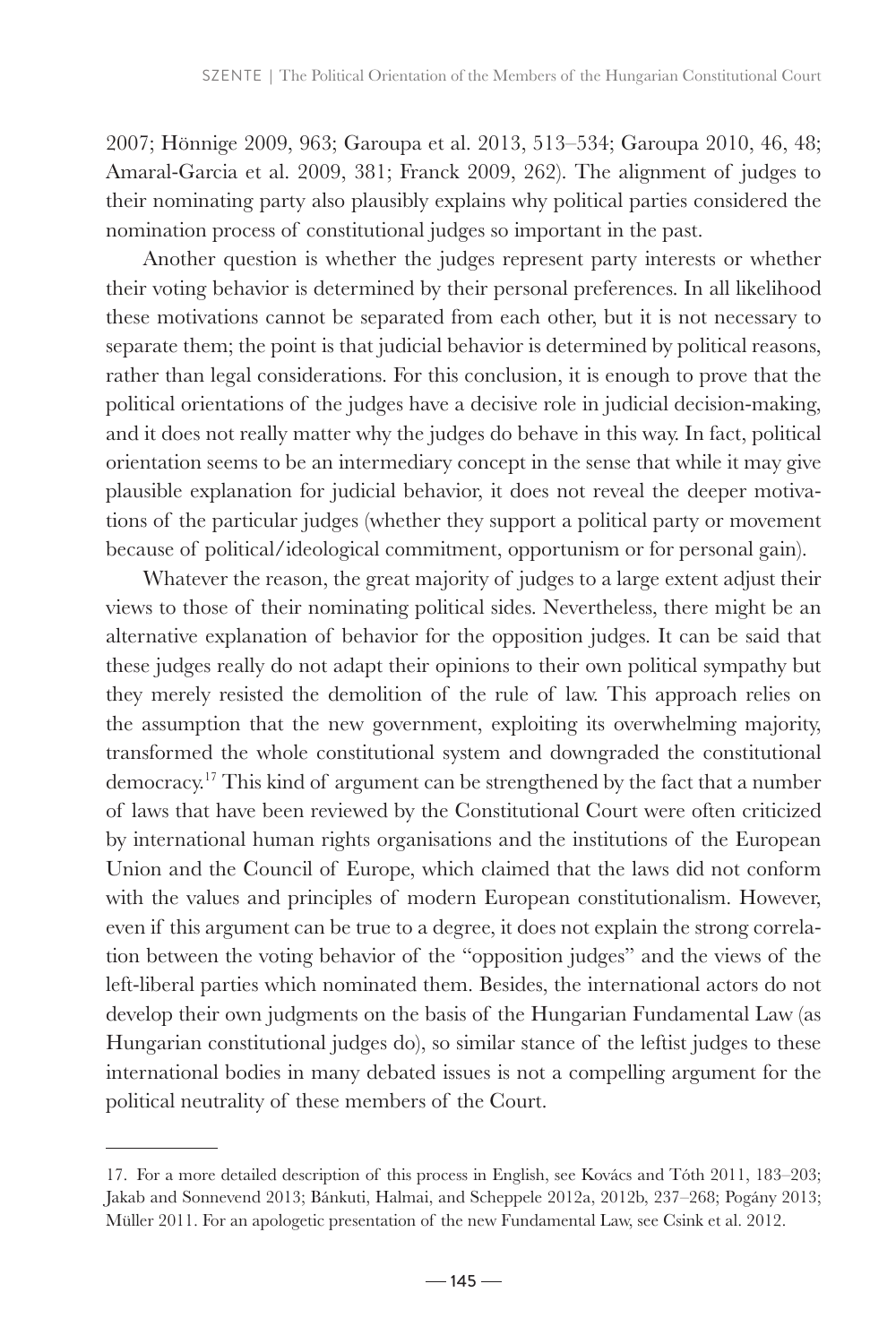# **CONCLUSION**

It is remarkable that in the period of a two-thirds parliamentary majority, between 2010 and 2014, when the conservative political camp was able to prepare and approve a new constitution and to change the composition of the Constitutional Court, the judicial behavior of the most constitutional judges was favourable to those political parties that had nominated them. In fact, what had been planned by the Roosevelt presidency in the 1930s in the United States was achieved by the Orbán government in Hungary in this period: court packing by appointing as many new judges as necessary to assure the standing support for government policy. This effort proved to be successful as most constitutional judges' votes coincided to a great extent with the political views of their nominators, regardless of the particular constitutional problem or the subject matter of the case under investigation by the Court. There were only three judges of the seventeen, who voted alternately for and against the constitutionality of laws adopted by the new government majority after the spring of 2010. Consequently, political orientation played a decisive role in the judicial behavior of all judges nominated by the leftist or liberal parties and of almost all former conservative candidates. This is the only convincing and plausible explanation for the strong correlation described above. Accordingly, constitutional judges vote more or less consistently for their nominating (left-liberal or conservative) political side because they tend to agree with their policy goals and/or ideology. It does not exclude, but rather, in an indirect way, confirms, that besides the personal political orientation and preferences of the judges, there are some other factors and circumstances that influence their judicial behavior. So the attitudinal model (see the Introduction), even though it has persuasive power, does not provide a sufficient explanation for judicial behavior. However, this empirical research was not able to identify other relevant explanatory variables or assess their real impact on the decison-making of the Constitutional Court.

But it is sure that when members of the Constitutional Court, who are the ultimate arbiters of the most important political controversies, are selected by the political parties for political reasons, the personal choices of the constitutional judges will always be largely influenced by politics, whether that means the judges' own political preferences or the interests of the political actors who sent them to that body.

Certainly, we could say ironically that a partisan constitution deserves a partisan guardian—that is, a constitutional court with politically biased members—but it would be as sad as it is ironic. The recent trends in Hungarian constitutional development—the step-by-step limitation of the power of the Constitutional Court,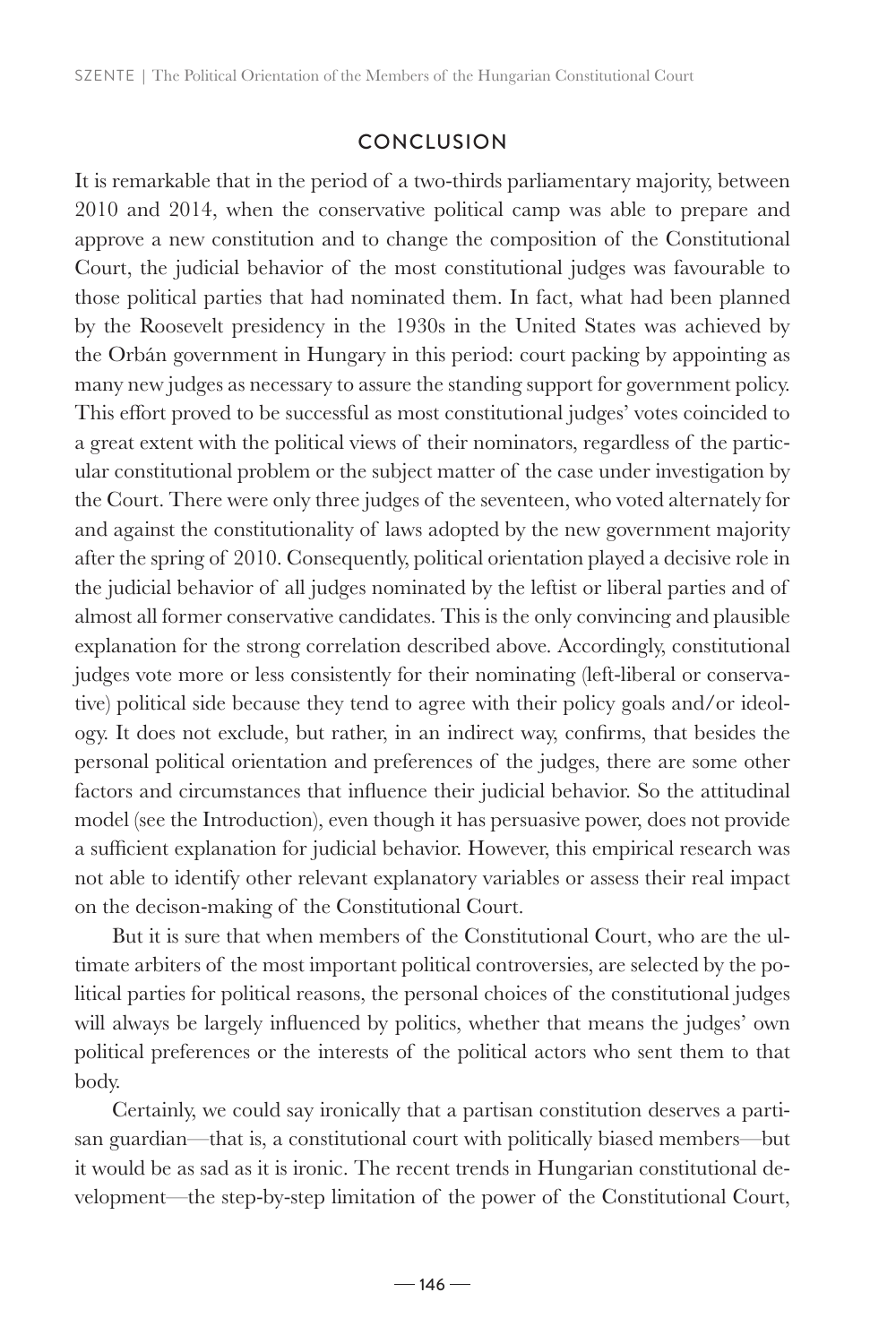the openly political selection of its members, and, most of all, the recent trends towards politically motivated jurisprudence—can legitimately raise the question of what should be the way of constitutional review in the future, or, put it even more clearly, of whether it is worth preserving the Constitutional Court or accepting that this institution proved to be unsuccessful in Hungary.

# **REFERENCES**

Amaral-Garcia, Sophia, Garoupa, Nuno, and Grembi, Victoria. 2009. "Judicial Independence and Party Politics in the Kelsenian Constitutional Courts: The Case of Portugal." *Journal of Empirical Legal Studies* 6(2): 381–404.

Annus, Taavi. 2007. "Courts as Political Institutions." *Juridica International* 9: 22–30.

Bánkuti, Miklós, Halmai Gábor, and Kim Lane Scheppele. 2012a. "From Separation of Powers to a Government without Checks: Hungary's Old and New Constitutions." In *Constitution for a Disunited Nation. On Hungary's 2011 Fundamental Law,* edited by Tóth Gábor Attila, 237–268. Budapest and New York: Central European University Press.

Bánkuti, Miklós, Halmai Gábor, and Kim Lane Scheppele. 2012b. "Disabling the Constitution." *Journal of Democracy* 23(3): 138–146.

Csink, Lóránt, Schanda Balázs and Varga Zs. András. Eds. 2012. *The Basic Law of Hungary. A First Commentary*. Dublin and Budapest: Clarus Press, National Institute of Public Administration.

De Visser, Maartje. 2014. *Constitutional Review in Europe. A Comparative Analysis.* Oxford and Portland: Hart Publishing.

Dyevre, Arthur. 2010. "Unifying the field of comparative judicial politics: towards a general theory of judicial behaviour." *European Political Science Review* 2(2): 297–327.

Favoreu, Louis. 1986. *Les Cours constitutionnelles*. Paris: Presses Universitaires De France.

Franck, Raphaël. 2009. "Judicial Independence under a Divided Polity: A Study of the Rulings of the French Constitutional Court, 1959–2009." *Journal of Law, Economics and Organization* 25(1): 262–284.

Friedman, Barry. 2005. "The Politics of Judicial Review." *Texas Law Review* 84(2): 257–337.

Garoupa, Nuno. 2010. "Empirical Legal Studies and Constitutional Courts." *Indian Journal of Constitutional Law* 4(3): 26–54.

Garoupa, Nuno, Gomez-Pomar, Fernando, and Grembi, Veronica. 2013. "Judging under Political Pressure: An Empirical Analysis of Constitutional Review Voting in the Spanish Constitutional Court." *Journal of Law, Economics, and Organization* 29(3): 513–534.

Halmai, Gábor. 2002. "The Hungarian Approach to Constitutional Review: The End of Activism? The First Decade of the Hungarian Constitutional Court." In *Constitutional Justice, East and West. Democratic Legitimacy and Constitutional Courts in Post-Communist Europe in a Comparative Perspective*, edited by Wojciech Sadurski, 189–211. The Hague, London and New York: Kluwer Law International.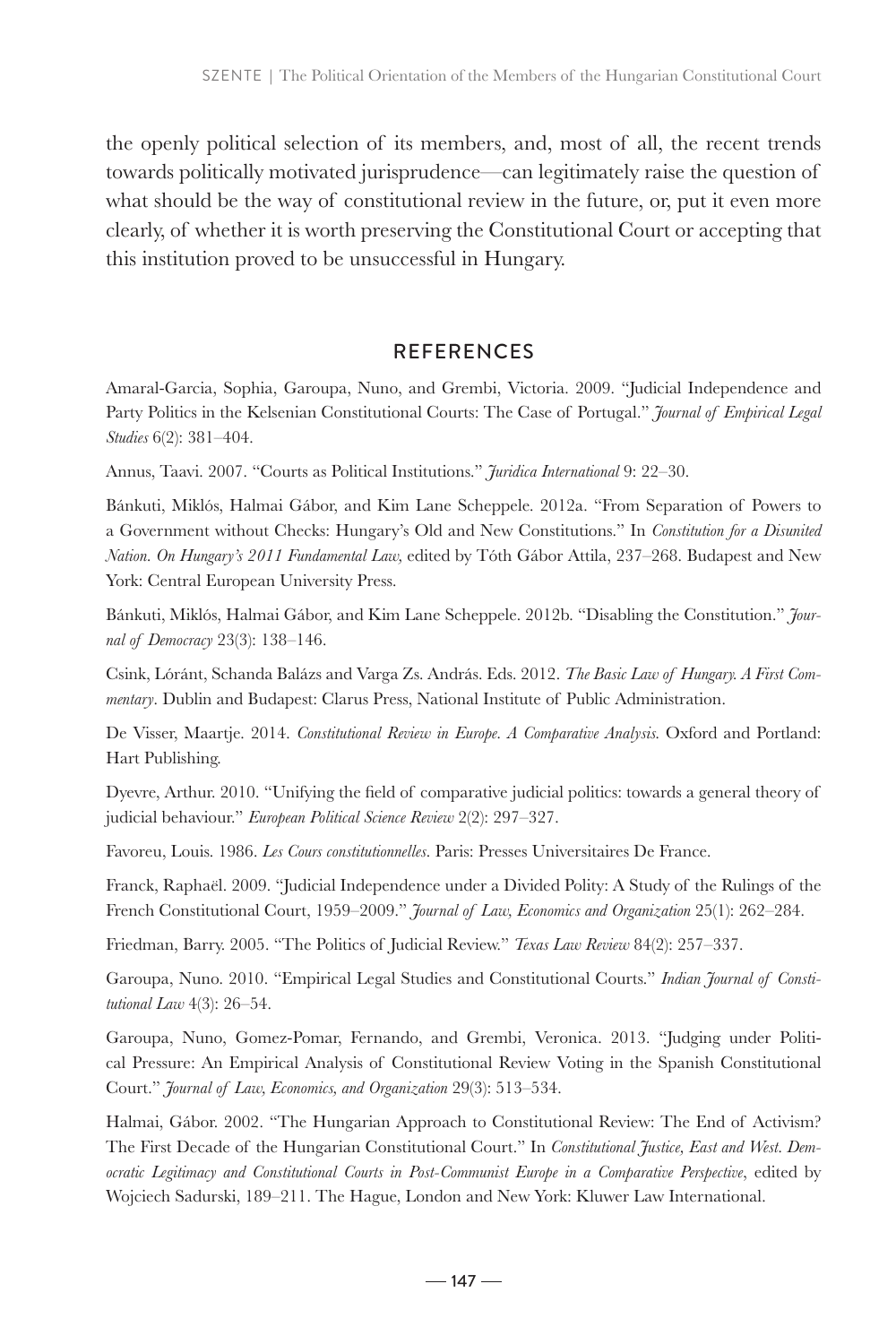Halmai, Gábor. 2007. "Grundlagen und Grundzüge staatlichen Verfassungsrecht: Ungarn". In *Handbuch Ius Publicum Europaeum*, vol. I., edited by Armin von Bogdandy, Pedro Cruz Villalón, and Peter M. Huber, 687–727. Heidelberg: C. F. Müller.

Halmai, Gábor. 2014. "In memoriam magyar alkotmánybíráskodás. A pártos alkotmánybíráskodás első éve." *Fundamentum* 18(1–2): 36–64.

Hönnige, Cristoph. 2007. *Verfassungsgericht, Regierung, und Opposition—Die vergleichende Analyse eines Spannungsdreiecks.* Wiesbaden: VS Verlag.

Hönnige, Cristoph. 2009. "The Electoral Connection: How the Pivotal Judge affects Oppositional Success at European Constitutional Courts." *West European Politics* 32(5): 963–984.

Jakab, András, and Sonnevend Pál. 2013. "Continuity with Deficiencies: The New Basic Law of Hungary." *European Constitutional Law Review* 9(1): 102–138.

Jenne, Erin K., and Mudde. 2012. "Can Outsiders Help?" *Journal of Democracy* 23(3): 147–155.

Kovács, Kriszta, and Tóth Gábor Attila. 2011. "Hungary's Constitutional Transformation." *European Constitutional Law Review* 7(2): 183–203.

Landfried, Christine. 2006. "Die Wahl der Bundesverfassungsrichter und ihre Folgen für die Legitimität der Verfassungsgerichtsbarkeit". In *Das Bundesverfassungsgericht im politischen System* edited by van OOyen, Robert Chr., and Möllers, Martin H. W., 229–241. Wiesbaden: VS Verlag für Sozialwissenschaften.

Montesquieu, Charles secondat, baron de Montesquieu et de la Brède. 1980. *L'Esprit des Lois, Livre XI*. Paris: Éditions de Seuil.

Möllers, Christoph. 2011. "Legalität, Legitimität und Legitimation des Bundesverfassungsgerichts." In *Das entgrenzte Gericht. Eine kritische Bilanz nach sechzig Jahren Bundesverfassungsgericht*, edited by Matthias Jestaedt, Oliver Lepsius, Christoph Möllers, and Christoph Schönberger, 281–422. Berlin: Suhrkamp Verlag.

Müller, Jan-Werner. 2011. "The Hungarian Tragedy." *Dissent* 57(4): 5–10.

Pacelle, Richard L., Jr., Brett W. Curry, and Bryan W. Marshall. 2011. *Decision Making by the Modern Supreme Court.* New York: Cambridge University Press.

Pogány, István. 2013. "The Crisis of Democracy in East Central Europe: The 'New Constitutionalism' in Hungary." *European Public Law* 19 (2): 341–367.

Pritchett, Herman C. 1969. "The development of judicial research." In *Frontiers of Judicial Research*, edited by Joel B. Grossman and Joseph Tanenhaus, chap. 2. New York: Wiley.

Robertson, David. 2010. *The Judge as Political Theorist. Contemporary Constitutional Review.* Princeton and Oxford: Princeton University Press.

Sajó, András. 1995. "Reading the Invisible Constitution: Judicial Review in Hungary." *Oxford Journal of Legal Studies* 15(2): 253–267.

Schwartz, Herman. 2000. *The Struggle for Constitutional Justice in Post-Communist Europe*. Chicago: The University of Chicago Press.

Segal, Jeffrey A., and Cover Albert D. 1989. "Ideological values and the votes of U.S. Supreme Court justices revisited." *Political Science Review* 83(2): 557–565.